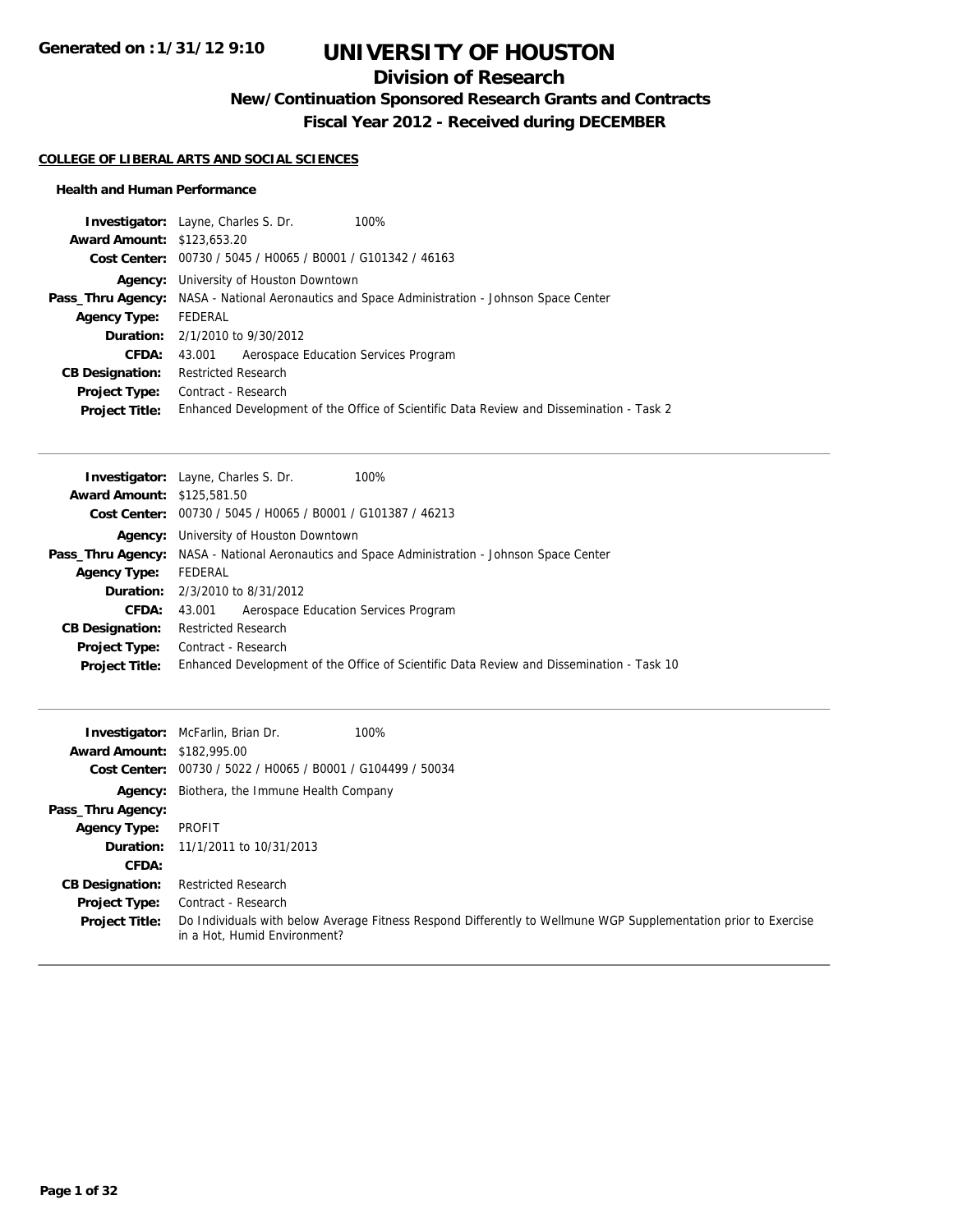## **Division of Research**

## **New/Continuation Sponsored Research Grants and Contracts**

**Fiscal Year 2012 - Received during DECEMBER**

## **COLLEGE OF LIBERAL ARTS AND SOCIAL SCIENCES**

## **Psychology**

|                                  | <b>Investigator:</b> Massman, Paul Dr.         | 100%                                                                                  |
|----------------------------------|------------------------------------------------|---------------------------------------------------------------------------------------|
| <b>Award Amount: \$36,531,00</b> |                                                |                                                                                       |
| Cost Center:                     | 00730 / 5021 / H0125 / A0001 / G104185 / 49443 |                                                                                       |
| Agency:                          | Texas Children's Hospital                      |                                                                                       |
| Pass_Thru Agency:                |                                                |                                                                                       |
| <b>Agency Type:</b>              | NON PROFIT                                     |                                                                                       |
|                                  | <b>Duration:</b> 9/1/2011 to 8/31/2012         |                                                                                       |
| CFDA:                            |                                                |                                                                                       |
| <b>CB Designation:</b>           | Non Research                                   |                                                                                       |
| Project Type:                    | Contract - Instruction                         |                                                                                       |
| <b>Project Title:</b>            |                                                | Clinical Neuropsychology Training: BCM-TCH Dr. Chapieski Students: Hampton & Williams |

|                                 | <b>Investigator:</b> Spitzmueller, Christiane Dr.<br>100%            |
|---------------------------------|----------------------------------------------------------------------|
| <b>Award Amount: \$4,100.00</b> |                                                                      |
|                                 | Cost Center: 00730 / 5021 / H0125 / B0001 / G104029 / 50036          |
|                                 | <b>Agency:</b> INGAA Foundation                                      |
| Pass_Thru Agency:               |                                                                      |
| Agency Type: FOUNDATION         |                                                                      |
|                                 | <b>Duration:</b> 11/1/2011 to 6/30/2012                              |
| CFDA:                           |                                                                      |
| <b>CB Designation:</b>          | <b>Restricted Research</b>                                           |
| <b>Project Type:</b>            | Contract - Research                                                  |
| <b>Project Title:</b>           | Assessing Incident Rates Among INGAA Foundation Member Organizations |
|                                 |                                                                      |

|                                  | <b>Investigator:</b> Zvolensky, Michael Dr.                 | 100%                                                       |
|----------------------------------|-------------------------------------------------------------|------------------------------------------------------------|
| <b>Award Amount: \$57,440.00</b> |                                                             |                                                            |
|                                  | Cost Center: 00730 / 5043 / H0125 / B0001 / G104161 / 49980 |                                                            |
|                                  | <b>Agency:</b> Stony Brook University                       |                                                            |
|                                  | <b>Pass_Thru Agency:</b> Centers for Disease Control        |                                                            |
| <b>Agency Type:</b>              | FEDERAL                                                     |                                                            |
|                                  | <b>Duration:</b> 9/30/2011 to 9/29/2012                     |                                                            |
| CFDA:                            | <b>Tobacco Education and Prevention</b><br>93.000           |                                                            |
| <b>CB Designation:</b>           | <b>Restricted Research</b>                                  |                                                            |
| <b>Project Type:</b>             | Contract - Research                                         |                                                            |
| <b>Project Title:</b>            |                                                             | Enhanced Smoking Cessation Intervention for WTC Responders |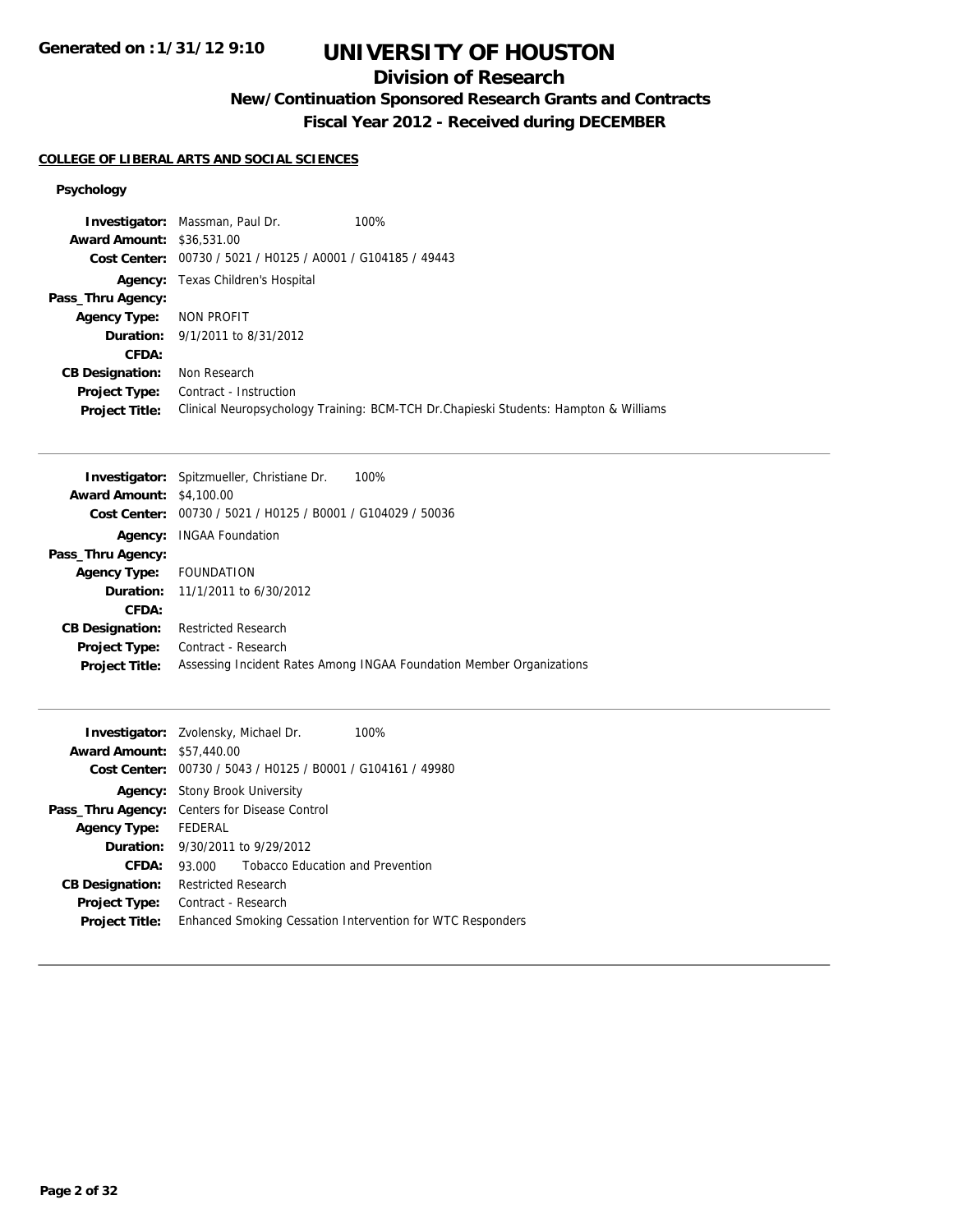## **Division of Research**

## **New/Continuation Sponsored Research Grants and Contracts**

**Fiscal Year 2012 - Received during DECEMBER**

## **COLLEGE OF LIBERAL ARTS AND SOCIAL SCIENCES**

## **Psychology**

|                                  | <b>Investigator:</b> Durand, Angie Dr.<br>10%                                                                                                      |
|----------------------------------|----------------------------------------------------------------------------------------------------------------------------------------------------|
| <b>Award Amount: \$36,600.00</b> |                                                                                                                                                    |
|                                  | Cost Center: 00730 / 5043 / H0288 / B0001 / G103848 / 49990                                                                                        |
|                                  | <b>Agency:</b> Miko Group Inc                                                                                                                      |
|                                  | <b>Pass_Thru Agency:</b> U.S. Department of Education                                                                                              |
| <b>Agency Type:</b>              | FEDERAL                                                                                                                                            |
|                                  | <b>Duration:</b> 9/24/2011 to 9/23/2012                                                                                                            |
| <b>CFDA:</b>                     | <b>Striving Readers</b><br>84.371                                                                                                                  |
| <b>CB Designation:</b>           | <b>Restricted Research</b>                                                                                                                         |
| <b>Project Type:</b>             | Contract - Research                                                                                                                                |
| <b>Project Title:</b>            | Technical Assistance and Logistical Support for Striving Readers Comprehensive Literacy Grants Funded under the<br>Consolidated Appropriations Act |

|                                  | Investigator: Hannay, H. Julia Dr.                          | 100%                                                |
|----------------------------------|-------------------------------------------------------------|-----------------------------------------------------|
| <b>Award Amount: \$49,817,00</b> |                                                             |                                                     |
|                                  | Cost Center: 00730 / 5013 / H0125 / B0001 / G091086 / 38336 |                                                     |
| Agency:                          | Baylor College of Medicine                                  |                                                     |
| Pass_Thru Agency:                | National Institute of Neurological Disorders and Stroke     |                                                     |
| <b>Agency Type:</b>              | FEDERAL                                                     |                                                     |
|                                  | <b>Duration:</b> 3/15/2006 to 1/31/2012                     |                                                     |
| CFDA:                            | 93.853                                                      | Clinical Research Related to Neurological Disorders |
| <b>CB Designation:</b>           | <b>Restricted Research</b>                                  |                                                     |
| <b>Project Type:</b>             | Contract - Research                                         |                                                     |
| <b>Project Title:</b>            | Vascular Mechanisms of Secondary Injury After TBI           |                                                     |
|                                  |                                                             |                                                     |

|                                   | Investigator: Yoshida, Hanako Dr.                           | 100%                                                            |
|-----------------------------------|-------------------------------------------------------------|-----------------------------------------------------------------|
| <b>Award Amount: \$189,580.00</b> |                                                             |                                                                 |
|                                   | Cost Center: 00730 / 5013 / H0125 / B0001 / G097365 / 43597 |                                                                 |
| Agency:                           | National Institute of Child Health and Human Development    |                                                                 |
| Pass_Thru Agency:                 |                                                             |                                                                 |
| Agency Type: FEDERAL              |                                                             |                                                                 |
|                                   | <b>Duration:</b> 12/1/2008 to 11/30/2013                    |                                                                 |
| CFDA:                             | 93.865                                                      | Center for Research for Mothers and Children                    |
| <b>CB Designation:</b>            | <b>Restricted Research</b>                                  |                                                                 |
| <b>Project Type:</b>              | Grant - Research                                            |                                                                 |
| <b>Project Title:</b>             |                                                             | Basic Mechanisms of Language's Effect on Attention and Learning |
|                                   |                                                             |                                                                 |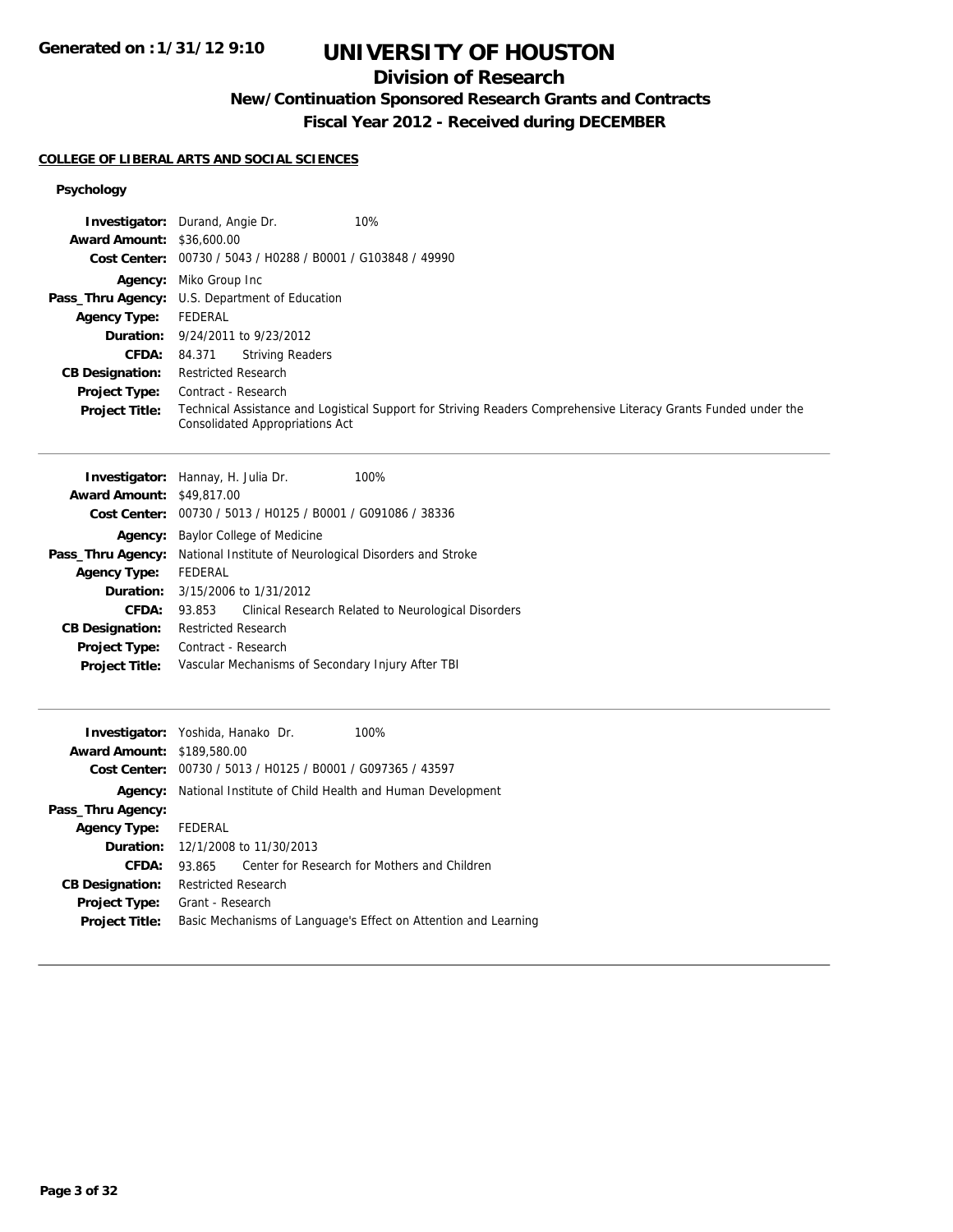## **Division of Research**

## **New/Continuation Sponsored Research Grants and Contracts**

**Fiscal Year 2012 - Received during DECEMBER**

## **COLLEGE OF LIBERAL ARTS AND SOCIAL SCIENCES**

## **Psychology**

|                                  | <b>Investigator:</b> Carlson, Coleen Dr.<br>10%                                                                                                           |
|----------------------------------|-----------------------------------------------------------------------------------------------------------------------------------------------------------|
| <b>Award Amount: \$36,600.00</b> |                                                                                                                                                           |
|                                  | Cost Center: 00730 / 5043 / H0288 / B0001 / G103848 / 49990                                                                                               |
|                                  | <b>Agency:</b> Miko Group Inc                                                                                                                             |
|                                  | <b>Pass_Thru Agency:</b> U.S. Department of Education                                                                                                     |
| <b>Agency Type:</b>              | FEDERAL                                                                                                                                                   |
|                                  | <b>Duration:</b> 9/24/2011 to 9/23/2012                                                                                                                   |
| <b>CFDA:</b>                     | <b>Striving Readers</b><br>84.371                                                                                                                         |
| <b>CB Designation:</b>           | <b>Restricted Research</b>                                                                                                                                |
| <b>Project Type:</b>             | Contract - Research                                                                                                                                       |
| <b>Project Title:</b>            | Technical Assistance and Logistical Support for Striving Readers Comprehensive Literacy Grants Funded under the<br><b>Consolidated Appropriations Act</b> |

|                                 | 8%<br><b>Investigator:</b> Shastri, Dvijesh                                         |  |
|---------------------------------|-------------------------------------------------------------------------------------|--|
| <b>Award Amount: \$8,849.52</b> |                                                                                     |  |
|                                 | Cost Center: 00730 / 5043 / H0246 / B0001 / G101459 / 47601                         |  |
|                                 | <b>Agency:</b> Opto-Knowledge Systems, Inc.                                         |  |
|                                 | <b>Pass_Thru Agency:</b> U.S. Army Research Office                                  |  |
| <b>Agency Type:</b>             | FEDERAL                                                                             |  |
|                                 | <b>Duration:</b> 9/28/2010 to 9/30/2012                                             |  |
| CFDA:                           | 12.114 Collaborative Research and Development                                       |  |
| <b>CB Designation:</b>          | <b>Restricted Research</b>                                                          |  |
| Project Type:                   | Contract - Research                                                                 |  |
| <b>Project Title:</b>           | Spectral Imaging Sensor for Improved Biometric and Human Intent Analysis - Phase II |  |
|                                 |                                                                                     |  |

|                                  | Investigator: Hannay, H. Julia Dr.<br>100%                    |  |
|----------------------------------|---------------------------------------------------------------|--|
| <b>Award Amount: \$14,711.00</b> |                                                               |  |
|                                  | Cost Center: 00730 / 5013 / H0125 / B0001 / G099123 / 47676   |  |
| Agency:                          | Baylor College of Medicine                                    |  |
| Pass_Thru Agency:                | National Institute of Neurological Disorders and Stroke       |  |
| <b>Agency Type:</b>              | FEDERAL                                                       |  |
|                                  | <b>Duration:</b> 5/1/2010 to 1/31/2012                        |  |
| CFDA:                            | Clinical Research Related to Neurological Disorders<br>93.853 |  |
| <b>CB Designation:</b>           | <b>Restricted Research</b>                                    |  |
| <b>Project Type:</b>             | Grant - Research                                              |  |
| <b>Project Title:</b>            | Vascular Mechanisms of Secondary Injury After TBI             |  |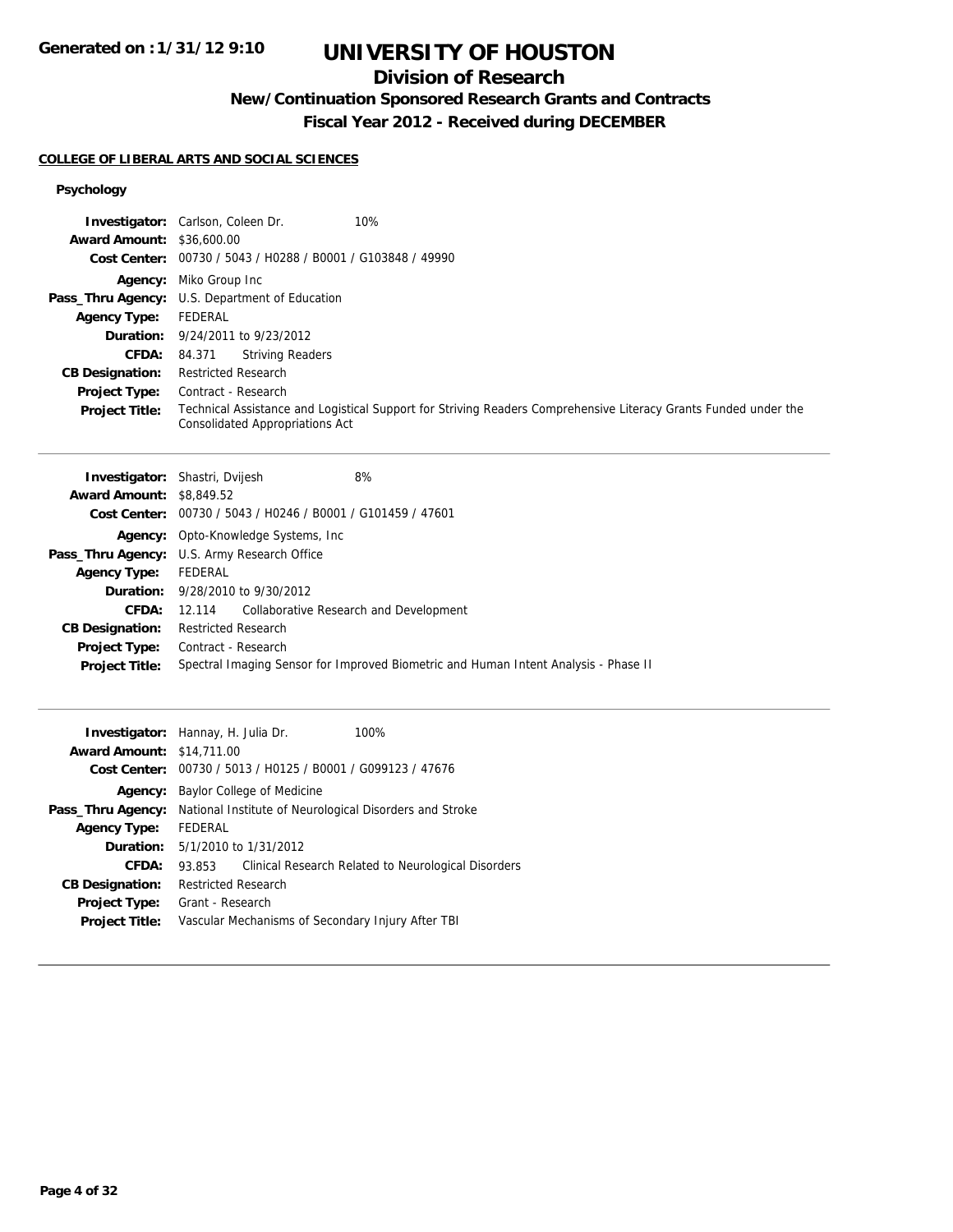## **Division of Research**

## **New/Continuation Sponsored Research Grants and Contracts**

**Fiscal Year 2012 - Received during DECEMBER**

## **COLLEGE OF LIBERAL ARTS AND SOCIAL SCIENCES**

## **Psychology**

|                                  | <b>Investigator:</b> Grills-Taqueche, Amie Dr.<br>100%      |  |  |
|----------------------------------|-------------------------------------------------------------|--|--|
| <b>Award Amount: \$29,469.00</b> |                                                             |  |  |
|                                  | Cost Center: 00730 / 5013 / H0125 / B0001 / G101259 / 47969 |  |  |
|                                  | <b>Agency:</b> East Carolina University                     |  |  |
| Pass_Thru Agency:                | National Institutes of Health                               |  |  |
| <b>Agency Type:</b>              | FEDERAL                                                     |  |  |
|                                  | <b>Duration:</b> 12/1/2010 to 11/30/2012                    |  |  |
| CFDA:                            | Mental Health Research Grants<br>93.242                     |  |  |
| <b>CB Designation:</b>           | Non Restricted Research                                     |  |  |
| <b>Project Type:</b>             | Grant - Research                                            |  |  |
| <b>Project Title:</b>            | Evaluation of Web-based CBT for Rape Victims                |  |  |
|                                  |                                                             |  |  |

|                                  | <b>Investigator:</b> Pavlidis, Ioannis Dr.                  | 12%                                                                                 |
|----------------------------------|-------------------------------------------------------------|-------------------------------------------------------------------------------------|
| <b>Award Amount: \$13,274.28</b> |                                                             |                                                                                     |
|                                  | Cost Center: 00730 / 5043 / H0246 / B0001 / G101459 / 47601 |                                                                                     |
|                                  | <b>Agency:</b> Opto-Knowledge Systems, Inc.                 |                                                                                     |
|                                  | <b>Pass_Thru Agency:</b> U.S. Army Research Office          |                                                                                     |
| <b>Agency Type:</b>              | FEDERAL                                                     |                                                                                     |
|                                  | <b>Duration:</b> 9/28/2010 to 9/30/2012                     |                                                                                     |
| CFDA:                            | 12.114 Collaborative Research and Development               |                                                                                     |
| <b>CB Designation:</b>           | <b>Restricted Research</b>                                  |                                                                                     |
|                                  | <b>Project Type:</b> Contract - Research                    |                                                                                     |
| <b>Project Title:</b>            |                                                             | Spectral Imaging Sensor for Improved Biometric and Human Intent Analysis - Phase II |
|                                  |                                                             |                                                                                     |

## **COLLEGE OF NATURAL SCIENCES AND MATHEMATICS**

#### **Biology/Biochemistry**

|                                   | <b>Investigator:</b> Sater, Amy K. Dr.                      | 100%                                                         |
|-----------------------------------|-------------------------------------------------------------|--------------------------------------------------------------|
| <b>Award Amount: \$170,000.00</b> |                                                             |                                                              |
|                                   | Cost Center: 00730 / 5013 / H0104 / B0001 / G104010 / 50078 |                                                              |
|                                   | <b>Agency:</b> National Science Foundation                  |                                                              |
| Pass_Thru Agency:                 |                                                             |                                                              |
| <b>Agency Type:</b>               | FEDERAL                                                     |                                                              |
|                                   | <b>Duration:</b> 1/1/2012 to 12/31/2012                     |                                                              |
| <b>CFDA:</b>                      | <b>Biological Sciences</b><br>47.074                        |                                                              |
| <b>CB Designation:</b>            | <b>Restricted Research</b>                                  |                                                              |
| <b>Project Type:</b>              | Grant - Research                                            |                                                              |
| <b>Project Title:</b>             |                                                             | The Role of MicroRNAs in Vertebrate Ectodermal Specification |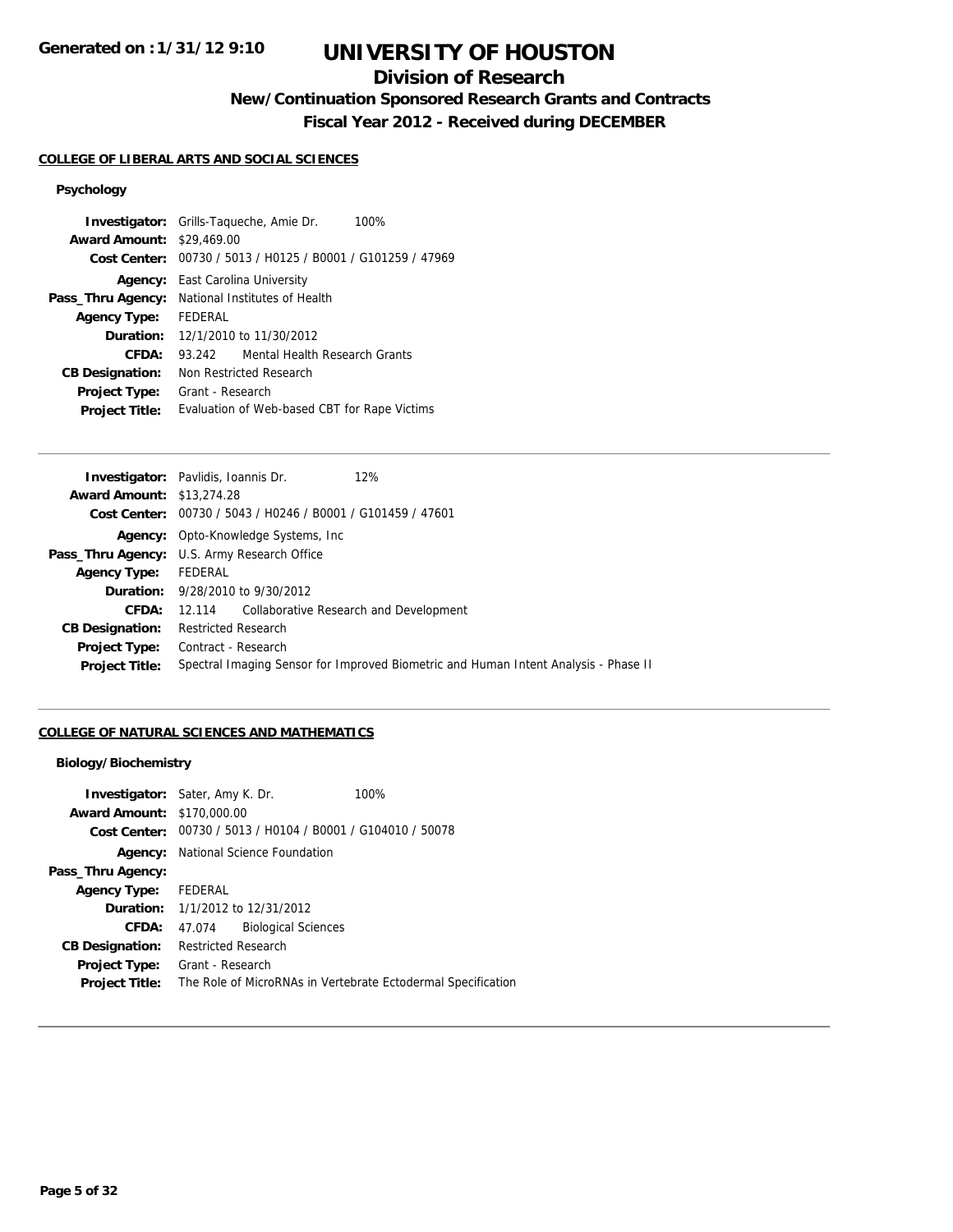## **Division of Research**

**New/Continuation Sponsored Research Grants and Contracts**

**Fiscal Year 2012 - Received during DECEMBER**

### **COLLEGE OF NATURAL SCIENCES AND MATHEMATICS**

## **Biology/Biochemistry**

| <b>Investigator:</b> Fox, George E. Dr. |                                          |                                  | 50%                                                                                                                 |
|-----------------------------------------|------------------------------------------|----------------------------------|---------------------------------------------------------------------------------------------------------------------|
| <b>Award Amount: \$37,500.00</b>        |                                          |                                  |                                                                                                                     |
|                                         |                                          |                                  | Cost Center: 00730 / 5015 / H0104 / B0001 / G103062 / 47984                                                         |
|                                         | <b>Agency:</b> Texas Southern University |                                  |                                                                                                                     |
|                                         |                                          |                                  | Pass_Thru Agency: NASA - National Aeronautics and Space Administration - Office of Biological and Physical Research |
| <b>Agency Type:</b>                     | FEDERAL                                  |                                  |                                                                                                                     |
|                                         | <b>Duration:</b> 10/1/2010 to 9/30/2012  |                                  |                                                                                                                     |
| <b>CFDA:</b>                            | 12.431                                   | <b>Basic Scientific Research</b> |                                                                                                                     |
| <b>CB Designation:</b>                  | <b>Restricted Research</b>               |                                  |                                                                                                                     |
| <b>Project Type:</b> Grant - Research   |                                          |                                  |                                                                                                                     |
| <b>Project Title:</b>                   |                                          |                                  | Control and Investigation of Microbes in the Space Environment                                                      |
|                                         |                                          |                                  |                                                                                                                     |

| <b>Investigator:</b> Cooper, Tim Dr.               |                            |                                                             | 100%                                                            |
|----------------------------------------------------|----------------------------|-------------------------------------------------------------|-----------------------------------------------------------------|
| <b>Award Amount: \$37,126.00</b>                   |                            |                                                             |                                                                 |
|                                                    |                            | Cost Center: 00730 / 5013 / H0104 / B0001 / G104261 / 50001 |                                                                 |
|                                                    |                            | <b>Agency:</b> University of Canterbury                     |                                                                 |
| <b>Pass_Thru Agency:</b> U.S. Army Research Office |                            |                                                             |                                                                 |
| Agency Type: FEDERAL                               |                            |                                                             |                                                                 |
|                                                    |                            | <b>Duration:</b> 10/1/2011 to 9/30/2012                     |                                                                 |
| CFDA:                                              | 12 4 3 1                   | <b>Basic Scientific Research</b>                            |                                                                 |
| <b>CB Designation:</b>                             | <b>Restricted Research</b> |                                                             |                                                                 |
| Project Type:                                      | Grant - Research           |                                                             |                                                                 |
| <b>Project Title:</b>                              |                            |                                                             | Not different, just better: the adaptive evolution of an enzyme |
|                                                    |                            |                                                             |                                                                 |

|                                  | 50%<br><b>Investigator:</b> Briggs, James M. Dr.                                                                    |
|----------------------------------|---------------------------------------------------------------------------------------------------------------------|
| <b>Award Amount: \$37,500.00</b> |                                                                                                                     |
|                                  | Cost Center: 00730 / 5015 / H0104 / B0001 / G103062 / 47984                                                         |
|                                  | <b>Agency:</b> Texas Southern University                                                                            |
|                                  | Pass_Thru Agency: NASA - National Aeronautics and Space Administration - Office of Biological and Physical Research |
| <b>Agency Type:</b>              | FEDERAL                                                                                                             |
|                                  | <b>Duration:</b> 10/1/2010 to 9/30/2012                                                                             |
| <b>CFDA:</b>                     | 12.431 Basic Scientific Research                                                                                    |
| <b>CB Designation:</b>           | <b>Restricted Research</b>                                                                                          |
| <b>Project Type:</b>             | Grant - Research                                                                                                    |
| <b>Project Title:</b>            | Control and Investigation of Microbes in the Space Environment                                                      |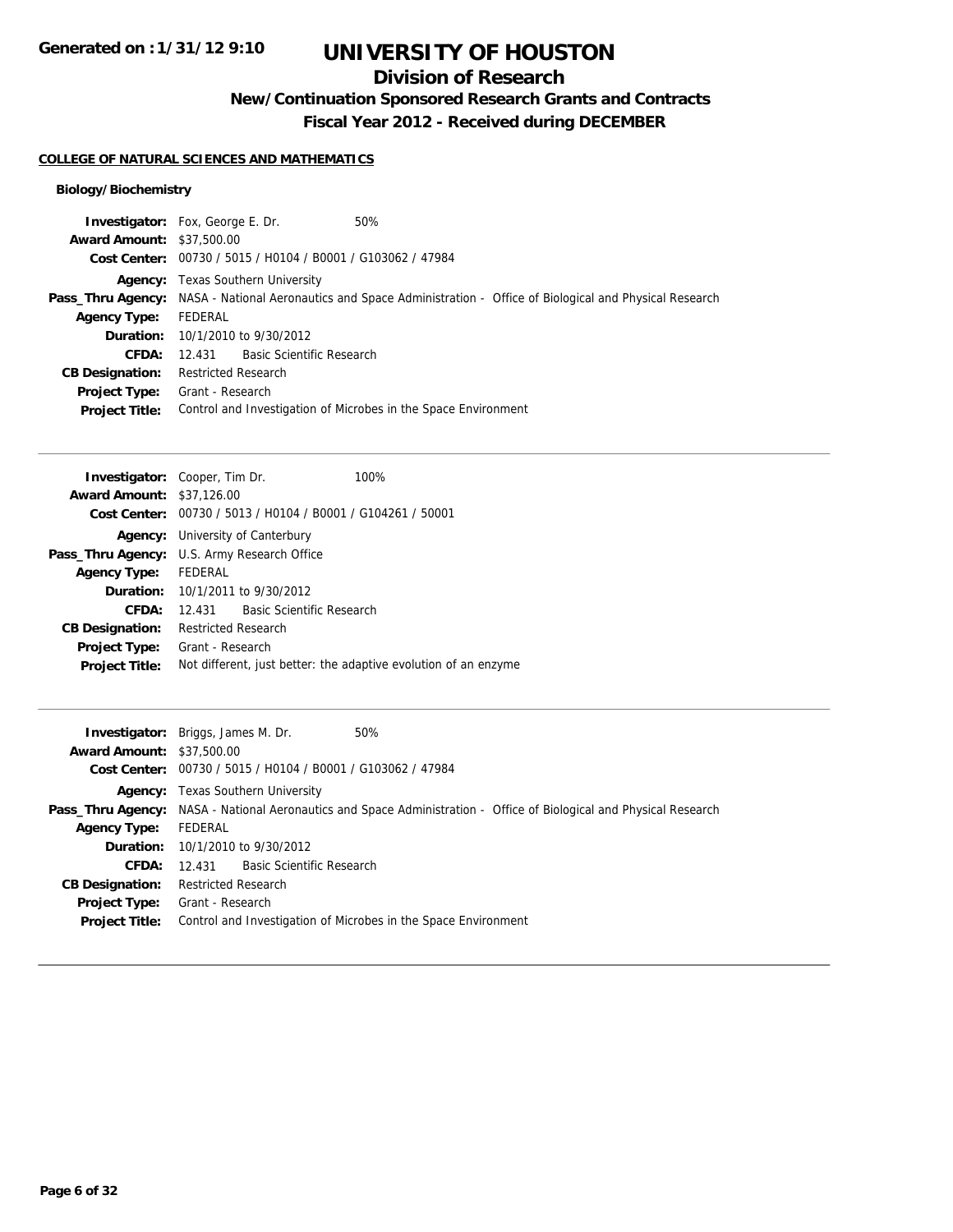## **Division of Research**

**New/Continuation Sponsored Research Grants and Contracts**

**Fiscal Year 2012 - Received during DECEMBER**

#### **COLLEGE OF NATURAL SCIENCES AND MATHEMATICS**

## **Biology/Biochemistry**

|                        | <b>Investigator:</b> Pennings, Steve Dr.  | 100%                                                        |
|------------------------|-------------------------------------------|-------------------------------------------------------------|
| <b>Award Amount:</b>   | \$81,555.00                               |                                                             |
|                        |                                           | Cost Center: 00730 / 5013 / H0104 / B0001 / G092696 / 40028 |
| Agency:                | University of Georgia                     |                                                             |
| Pass_Thru Agency:      | National Science Foundation               |                                                             |
| <b>Agency Type:</b>    | FEDERAL                                   |                                                             |
|                        | <b>Duration:</b> 11/15/2006 to 10/31/2012 |                                                             |
| CFDA:                  | Geosciences<br>47 050                     |                                                             |
| <b>CB Designation:</b> | <b>Restricted Research</b>                |                                                             |
| <b>Project Type:</b>   | Contract - Research                       |                                                             |
| <b>Project Title:</b>  |                                           | LTER-GCEII: Georgia Land/Ocean Margin Ecosystem             |

## **Center for Nuclear Receptors and Cell Signaling**

| <b>Award Amount: \$271,722.00</b> | <b>Investigator:</b> Zhang, Xiaoliu Dr.  | 100%                                                        |
|-----------------------------------|------------------------------------------|-------------------------------------------------------------|
|                                   |                                          | Cost Center: 00730 / 5013 / H0515 / B0001 / G099896 / 45068 |
|                                   | <b>Agency:</b> National Cancer Institute |                                                             |
| Pass_Thru Agency:                 |                                          |                                                             |
| Agency Type: FEDERAL              |                                          |                                                             |
|                                   | Duration: 9/14/2009 to 11/30/2012        |                                                             |
| CFDA:                             | 93.395                                   | Cancer Treatment Research                                   |
| <b>CB Designation:</b>            | <b>Restricted Research</b>               |                                                             |
| <b>Project Type:</b>              | Grant - Research                         |                                                             |
| <b>Project Title:</b>             |                                          | Development of an HSV-2 Based Oncolytic Virus               |
|                                   |                                          |                                                             |

|                                   | <b>Investigator:</b> Gustafsson, Jan-Ake Dr.<br>100%         |
|-----------------------------------|--------------------------------------------------------------|
| <b>Award Amount: \$990,286,00</b> |                                                              |
|                                   | Cost Center: 00730 / 5016 / H0515 / B0001 / G103831 / 50062  |
| Agency:                           | Cancer Prevention and Research Institute of Texas            |
| Pass_Thru Agency:                 |                                                              |
| Agency Type: STATE                |                                                              |
|                                   | <b>Duration:</b> 12/1/2011 to 11/30/2014                     |
| CFDA:                             |                                                              |
| <b>CB Designation:</b>            | <b>Restricted Research</b>                                   |
| Project Type:                     | Grant - Research                                             |
| <b>Project Title:</b>             | Advanced in vivo imaging of tumor initiation and progression |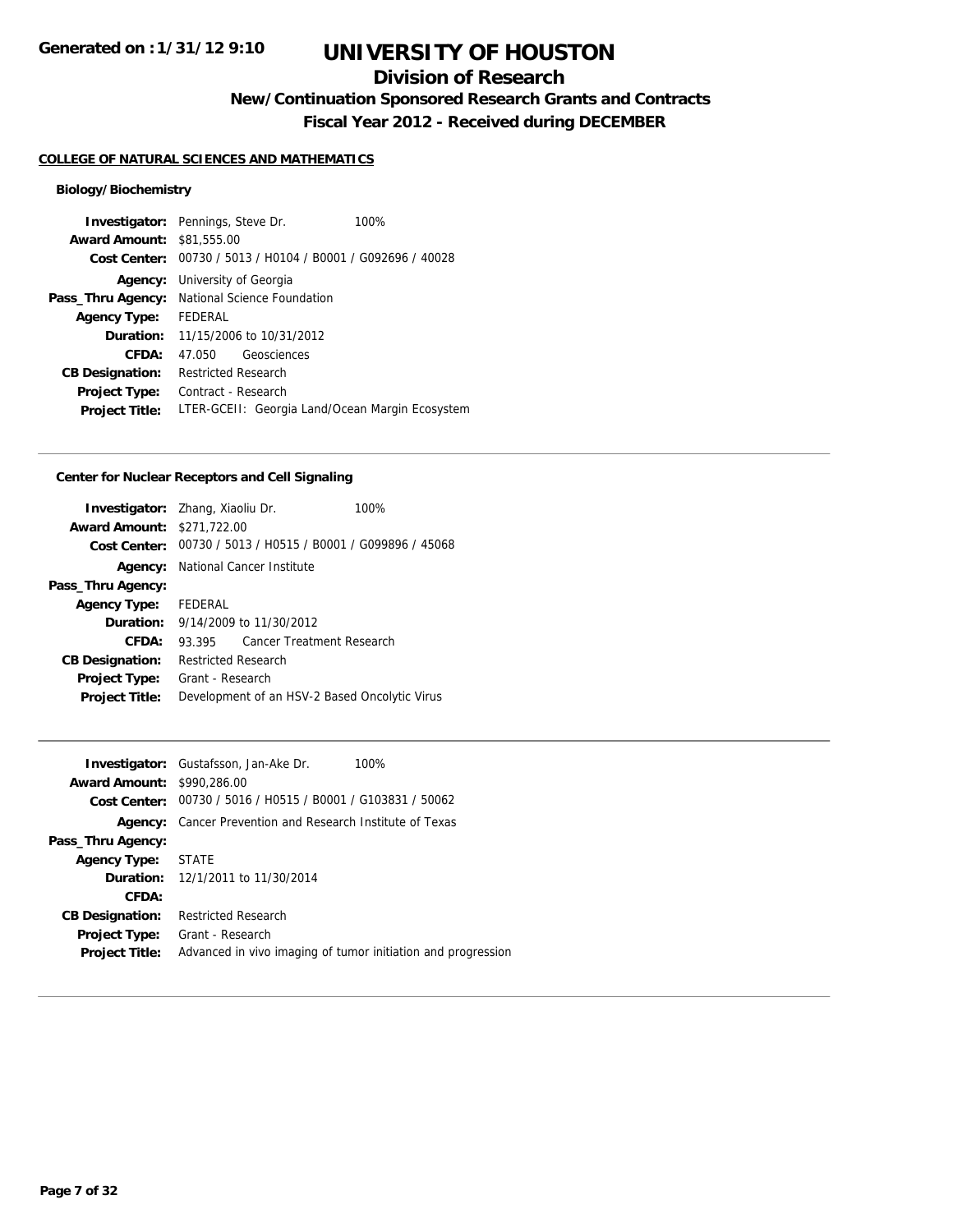## **Division of Research**

**New/Continuation Sponsored Research Grants and Contracts**

**Fiscal Year 2012 - Received during DECEMBER**

## **COLLEGE OF NATURAL SCIENCES AND MATHEMATICS**

#### **Center for Nuclear Receptors and Cell Signaling**

**Investigator:** Zhang, Xiaoliu Dr. 100% **Award Amount:** \$50,000.00 **Cost Center:** 00730 / 5021 / H0515 / B0001 / G104247 / 50014 **Agency:** William & Ella Owens Medical Research **Pass\_Thru Agency: Agency Type:** FOUNDATION **Duration:** 12/1/2011 to 11/30/2014 **CFDA: CB Designation:** Restricted Research **Project Type:** Grant - Research **Project Title:** Exploration of combining Yervoy with oncolytic virotherapy

#### **Chemistry**

|                                  | <b>Investigator:</b> Baldelli, Steve Dr.<br>60%                                                      |
|----------------------------------|------------------------------------------------------------------------------------------------------|
| <b>Award Amount: \$78,000.00</b> |                                                                                                      |
| Cost Center:                     | 00730 / 5013 / H0107 / B0001 / G097831 / 45588                                                       |
|                                  | <b>Agency:</b> National Science Foundation                                                           |
| Pass_Thru Agency:                |                                                                                                      |
| <b>Agency Type:</b>              | FEDERAL                                                                                              |
|                                  | <b>Duration:</b> 12/15/2009 to 11/30/2012                                                            |
| <b>CFDA:</b>                     | Mathematical and Physical Sciences<br>47.049                                                         |
| <b>CB Designation:</b>           | <b>Restricted Research</b>                                                                           |
| <b>Project Type:</b>             | Grant - Research                                                                                     |
| <b>Project Title:</b>            | Materials World Network: Localized Surface Chemistry and Atmospheric Corrosion of Copper-Zinc Alloys |

|                                         | 30%<br><b>Investigator:</b> Meen, James Dr.                                                                                                 |
|-----------------------------------------|---------------------------------------------------------------------------------------------------------------------------------------------|
| <b>Award Amount: \$16,500.00</b>        |                                                                                                                                             |
|                                         | Cost Center: 00730 / 5043 / H0452 / B0001 / G104742 / 50109                                                                                 |
|                                         | <b>Agency:</b> Clarkson Aerospace Corporation                                                                                               |
| <b>Pass_Thru Agency:</b> U.S. Air Force |                                                                                                                                             |
| <b>Agency Type:</b>                     | FEDERAL                                                                                                                                     |
|                                         | <b>Duration:</b> 12/1/2011 to 8/31/2012                                                                                                     |
| <b>CFDA:</b>                            | Air Force Defense Research Sciences Program<br>12.800                                                                                       |
| <b>CB Designation:</b>                  | <b>Restricted Research</b>                                                                                                                  |
| <b>Project Type:</b>                    | Contract - Research                                                                                                                         |
| <b>Project Title:</b>                   | Materials and Manufacturing Research: Materials and Manufacturing Exploration in Support of Air Force Systems and<br>Applications (Task 16) |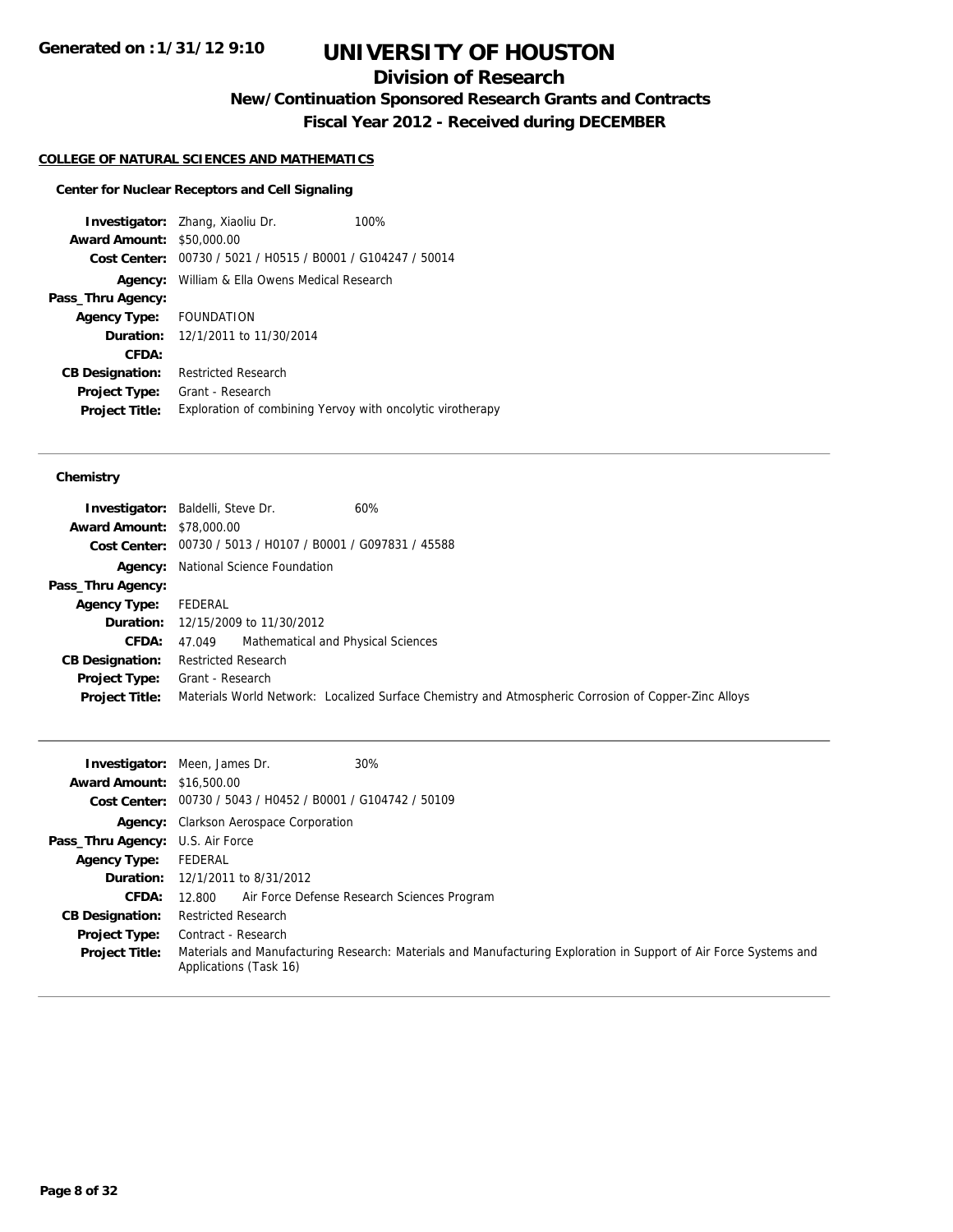## **Division of Research**

**New/Continuation Sponsored Research Grants and Contracts**

**Fiscal Year 2012 - Received during DECEMBER**

## **COLLEGE OF NATURAL SCIENCES AND MATHEMATICS**

### **Computer Science**

| <b>Investigator:</b> Barrera, Araly | 100%                                                                                          |  |
|-------------------------------------|-----------------------------------------------------------------------------------------------|--|
| <b>Award Amount: \$36,650.00</b>    |                                                                                               |  |
|                                     | Cost Center: 00730 / 5013 / H0108 / H0001 / G101636 / 46614                                   |  |
| Agency:                             | National Science Foundation                                                                   |  |
| Pass_Thru Agency:                   |                                                                                               |  |
| <b>Agency Type:</b>                 | FEDERAL                                                                                       |  |
|                                     | <b>Duration:</b> $6/1/2010$ to $6/30/2016$                                                    |  |
| CFDA:                               | <b>Education and Human Resources</b><br>47.076                                                |  |
| <b>CB Designation:</b>              | Non Research                                                                                  |  |
| Project Type:                       | Grant - Scholarship/Fellowship                                                                |  |
| <b>Project Title:</b>               | NSF Graduate Fellowship for Automactic Summarization and Information Extraction-Araly Barrera |  |

|                                  | <b>Investigator:</b> Pavlidis, Ioannis Dr.                  | 35%                                                                                 |
|----------------------------------|-------------------------------------------------------------|-------------------------------------------------------------------------------------|
| <b>Award Amount: \$38,716.65</b> |                                                             |                                                                                     |
|                                  | Cost Center: 00730 / 5043 / H0246 / B0001 / G101459 / 47601 |                                                                                     |
|                                  | <b>Agency:</b> Opto-Knowledge Systems, Inc.                 |                                                                                     |
|                                  | <b>Pass_Thru Agency:</b> U.S. Army Research Office          |                                                                                     |
| <b>Agency Type:</b>              | FEDERAL                                                     |                                                                                     |
|                                  | <b>Duration:</b> 9/28/2010 to 9/30/2012                     |                                                                                     |
| CFDA:                            | 12.114 Collaborative Research and Development               |                                                                                     |
| <b>CB Designation:</b>           | <b>Restricted Research</b>                                  |                                                                                     |
| <b>Project Type:</b>             | Contract - Research                                         |                                                                                     |
| <b>Project Title:</b>            |                                                             | Spectral Imaging Sensor for Improved Biometric and Human Intent Analysis - Phase II |

| <b>Award Amount: \$114,000.00</b>             | 100%<br><b>Investigator:</b> Garbey, Marc Dr.<br>Cost Center: 00730 / 5013 / H0108 / B0001 / G101525 / 47059 |
|-----------------------------------------------|--------------------------------------------------------------------------------------------------------------|
|                                               | <b>Agency:</b> U.S. Department of Education                                                                  |
| Pass_Thru Agency:                             |                                                                                                              |
| <b>Agency Type:</b>                           | FEDERAL                                                                                                      |
|                                               | <b>Duration:</b> $9/1/2010$ to $8/31/2012$                                                                   |
| CFDA:                                         | 84.116 Fund for the Improvement of Postsecondary Education                                                   |
| <b>CB Designation:</b>                        | Non Restricted Research                                                                                      |
| <b>Project Type:</b><br><b>Project Title:</b> | Grant - Research<br>International Dual Master Degree in Computing, Robotics and Imaging for Surgery Platform |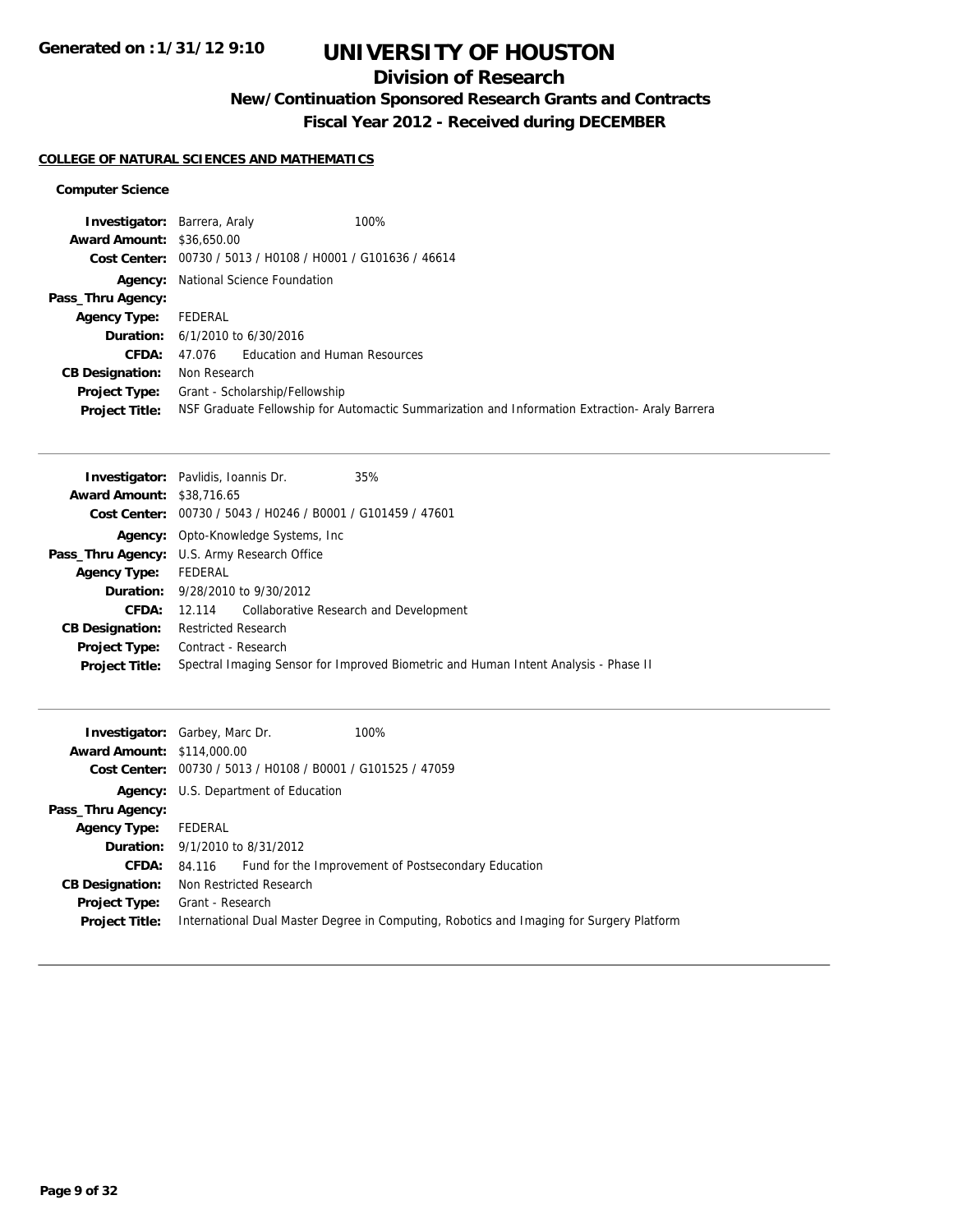## **Division of Research**

**New/Continuation Sponsored Research Grants and Contracts**

**Fiscal Year 2012 - Received during DECEMBER**

## **COLLEGE OF NATURAL SCIENCES AND MATHEMATICS**

### **Computer Science**

|                                 | <b>Investigator:</b> Shastri, Dvijesh                       | 5%                                                                                  |
|---------------------------------|-------------------------------------------------------------|-------------------------------------------------------------------------------------|
| <b>Award Amount: \$5,530.95</b> |                                                             |                                                                                     |
|                                 | Cost Center: 00730 / 5043 / H0246 / B0001 / G101459 / 47601 |                                                                                     |
|                                 | <b>Agency:</b> Opto-Knowledge Systems, Inc.                 |                                                                                     |
|                                 | <b>Pass_Thru Agency:</b> U.S. Army Research Office          |                                                                                     |
| <b>Agency Type:</b>             | FEDERAL                                                     |                                                                                     |
|                                 | <b>Duration:</b> 9/28/2010 to 9/30/2012                     |                                                                                     |
| CFDA:                           | 12.114                                                      | Collaborative Research and Development                                              |
| <b>CB Designation:</b>          | <b>Restricted Research</b>                                  |                                                                                     |
| Project Type:                   | Contract - Research                                         |                                                                                     |
| <b>Project Title:</b>           |                                                             | Spectral Imaging Sensor for Improved Biometric and Human Intent Analysis - Phase II |
|                                 |                                                             |                                                                                     |

| <b>Investigator:</b> Mann, Paul Dr. |                                                             | 100%                                                                |
|-------------------------------------|-------------------------------------------------------------|---------------------------------------------------------------------|
| <b>Award Amount: \$900.708.53</b>   |                                                             |                                                                     |
|                                     | Cost Center: 00730 / 5022 / H0109 / B0100 / G104063 / 49314 |                                                                     |
|                                     | <b>Agency:</b> Various Private Profit Agencies              |                                                                     |
| Pass_Thru Agency:                   |                                                             |                                                                     |
| <b>Agency Type:</b>                 | PROFIT                                                      |                                                                     |
|                                     | <b>Duration:</b> 6/1/2011 to 8/31/2014                      |                                                                     |
| CFDA:                               |                                                             |                                                                     |
| <b>CB Designation:</b>              | <b>Restricted Research</b>                                  |                                                                     |
| Project Type:                       | Co-Op Agreement - Research                                  |                                                                     |
| <b>Project Title:</b>               |                                                             | Transfer - Caribbean Basins, Tectonics, and Hydrocarbons - Phase II |
|                                     |                                                             |                                                                     |

|                                  | <b>Investigator:</b> Bhattacharya, Janok Dr.<br>100%        |
|----------------------------------|-------------------------------------------------------------|
| <b>Award Amount: \$35,000.00</b> |                                                             |
|                                  | Cost Center: 00730 / 5022 / H0109 / B0001 / G094776 / 40027 |
|                                  | <b>Agency:</b> Various Private Profit Agencies              |
| Pass_Thru Agency:                |                                                             |
| <b>Agency Type:</b>              | PROFIT                                                      |
|                                  | <b>Duration:</b> $1/1/2007$ to $12/31/2012$                 |
| CFDA:                            |                                                             |
| <b>CB Designation:</b>           | <b>Restricted Research</b>                                  |
| Project Type:                    | Contract - Research                                         |
| <b>Project Title:</b>            | Quantitative Sedimentology Research Consortium              |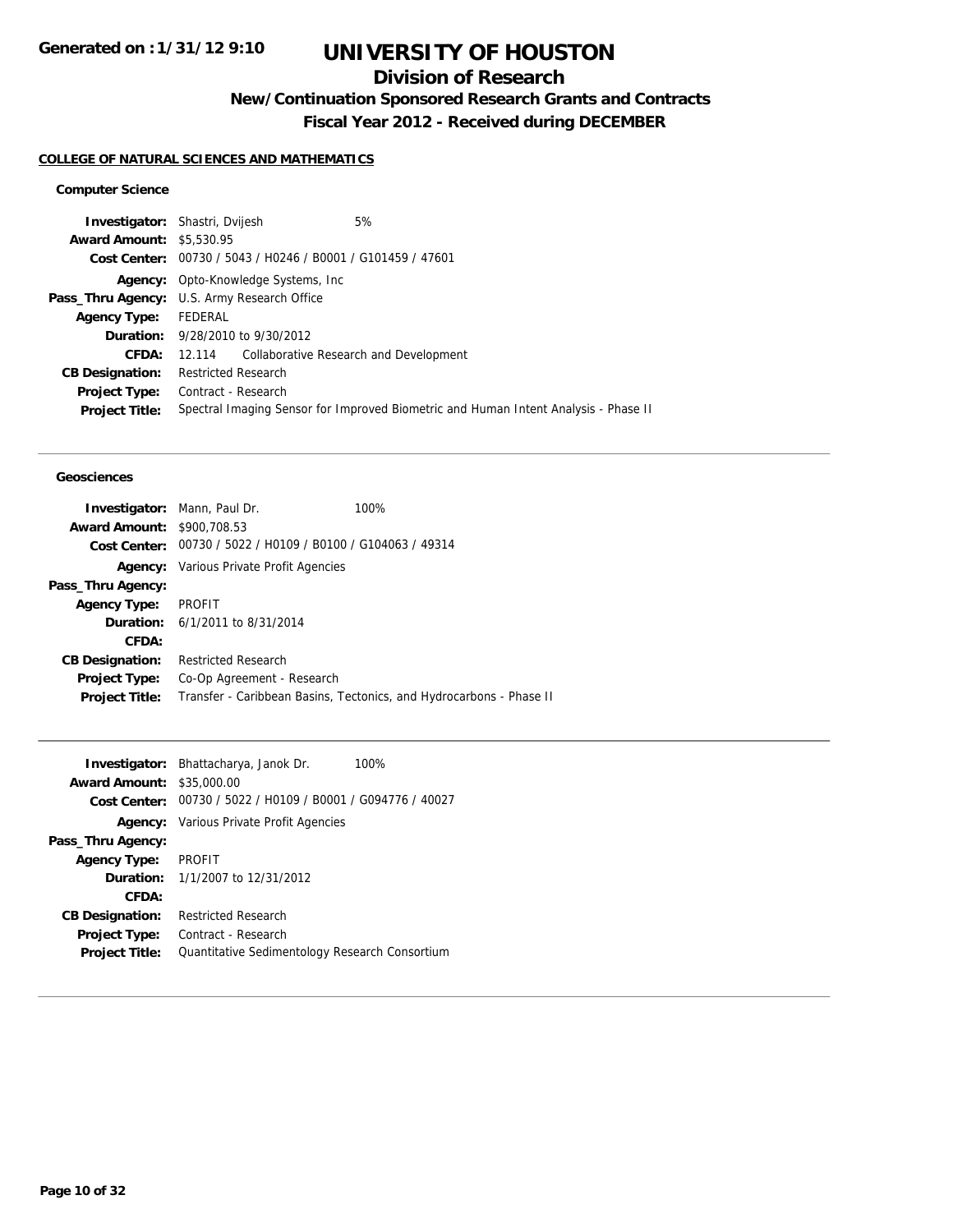## **Division of Research**

## **New/Continuation Sponsored Research Grants and Contracts**

**Fiscal Year 2012 - Received during DECEMBER**

## **COLLEGE OF NATURAL SCIENCES AND MATHEMATICS**

| Award Amount: \$61,136.50<br>Pass_Thru Agency:<br><b>Agency Type:</b><br>Duration:<br>CFDA: | 50%<br>Investigator: Brandon, Alan Dr.<br>Cost Center: 00730 / 5013 / H0109 / B0001 / G102124 / 48152<br>Agency: National Science Foundation<br>FEDERAL<br>2/15/2011 to 1/31/2014<br>47.050<br>Geosciences |
|---------------------------------------------------------------------------------------------|------------------------------------------------------------------------------------------------------------------------------------------------------------------------------------------------------------|
| <b>CB Designation:</b><br>Project Type:                                                     | <b>Restricted Research</b><br>Grant - Research                                                                                                                                                             |
| Project Title:                                                                              | Testing Models for Continental Growth and Melt-Rock Interaction from 186Os-187Os-Hf-Nd-Sr Isotopes in SW USA<br>Mantle Xenoliths                                                                           |
| <b>Award Amount: \$61,136.50</b>                                                            | 50%<br>Investigator: Lapen, Thomas Dr.                                                                                                                                                                     |
|                                                                                             | Cost Center: 00730 / 5013 / H0109 / B0001 / G102124 / 48152                                                                                                                                                |
|                                                                                             | Agency: National Science Foundation                                                                                                                                                                        |
| Pass_Thru Agency:<br><b>Agency Type:</b>                                                    | FEDERAL                                                                                                                                                                                                    |
|                                                                                             | <b>Duration:</b> 2/15/2011 to 1/31/2014                                                                                                                                                                    |
| CFDA:                                                                                       | Geosciences<br>47.050                                                                                                                                                                                      |
| <b>CB Designation:</b>                                                                      | <b>Restricted Research</b>                                                                                                                                                                                 |
| Project Type:<br><b>Project Title:</b>                                                      | Grant - Research<br>Testing Models for Continental Growth and Melt-Rock Interaction from 186Os-187Os-Hf-Nd-Sr Isotopes in SW USA<br>Mantle Xenoliths                                                       |
| Award Amount: \$34,080.00                                                                   | 24%<br>Investigator: Rappenglueck, Bernhard Dr.<br>Cost Center: 00730 / 5016 / H0429 / B0001 / G101369 / 46193                                                                                             |
|                                                                                             | Agency: Texas Commission on Environmental Quality                                                                                                                                                          |
| Pass_Thru Agency: State of Texas<br><b>Agency Type:</b>                                     | <b>STATE</b>                                                                                                                                                                                               |
| Duration:                                                                                   | 2/24/2010 to 8/31/2012                                                                                                                                                                                     |
| <b>CFDA:</b>                                                                                |                                                                                                                                                                                                            |
| <b>CB Designation:</b><br>Project Type:                                                     | <b>Restricted Research</b><br>Grant - Research                                                                                                                                                             |
| Project Title:                                                                              | HGB 03 Sonde Launches 2010-08 and Verticle Ozone Profiled in Eastern Texas 2010-10                                                                                                                         |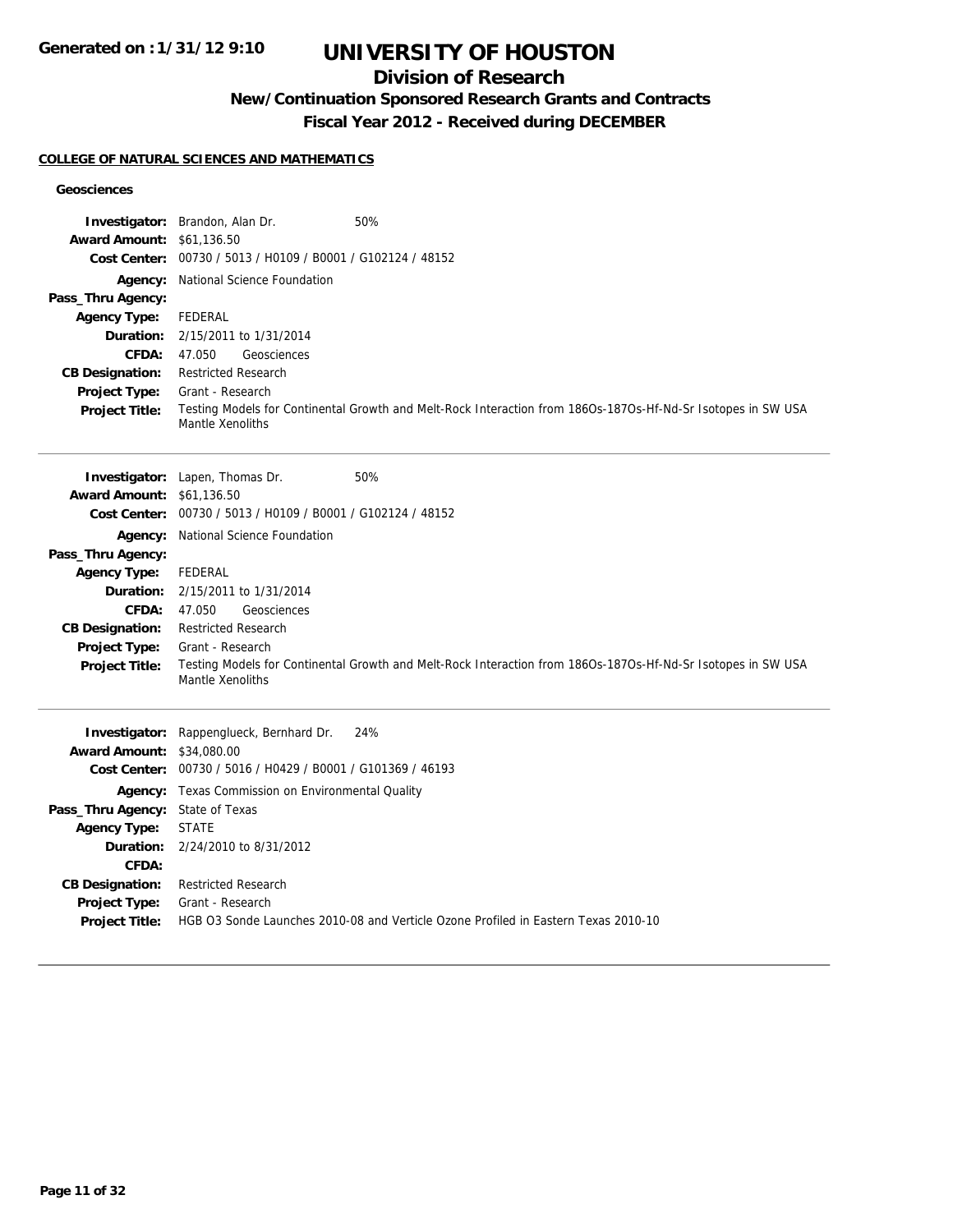## **Division of Research**

## **New/Continuation Sponsored Research Grants and Contracts**

**Fiscal Year 2012 - Received during DECEMBER**

#### **COLLEGE OF NATURAL SCIENCES AND MATHEMATICS**

|                                  | <b>Investigator:</b> Snow, Jonathan Dr.<br>100%                                                      |
|----------------------------------|------------------------------------------------------------------------------------------------------|
| <b>Award Amount: \$24,555.00</b> |                                                                                                      |
|                                  | Cost Center: 00730 / 5013 / H0109 / B0001 / G097682 / 44809                                          |
|                                  | <b>Agency:</b> Lunar and Planetary Institute                                                         |
|                                  | <b>Pass_Thru Agency:</b> NASA - National Aeronautics and Space Administration - Ames Research Center |
| <b>Agency Type:</b>              | FEDERAL                                                                                              |
|                                  | <b>Duration:</b> $6/1/2009$ to $4/26/2012$                                                           |
| <b>CFDA:</b>                     | Aerospace Education Services Program<br>43.001                                                       |
| <b>CB Designation:</b>           | <b>Restricted Research</b>                                                                           |
|                                  | <b>Project Type:</b> Grant - Research                                                                |
| <b>Project Title:</b>            | Impact Processes in the Origin and Evolution of the Moon: New Sample-driven Perspectives             |
|                                  |                                                                                                      |

|                                                             |  | 100%                                                                                                                                                                                                    |
|-------------------------------------------------------------|--|---------------------------------------------------------------------------------------------------------------------------------------------------------------------------------------------------------|
|                                                             |  |                                                                                                                                                                                                         |
| Cost Center: 00730 / 5013 / H0109 / H0001 / G103683 / 49318 |  |                                                                                                                                                                                                         |
|                                                             |  |                                                                                                                                                                                                         |
|                                                             |  |                                                                                                                                                                                                         |
| FEDERAL                                                     |  |                                                                                                                                                                                                         |
|                                                             |  |                                                                                                                                                                                                         |
| 47.076                                                      |  | <b>Education and Human Resources</b>                                                                                                                                                                    |
|                                                             |  |                                                                                                                                                                                                         |
|                                                             |  |                                                                                                                                                                                                         |
|                                                             |  | NSF Graduate Research Fellowship for Yuribia Munoz                                                                                                                                                      |
|                                                             |  | <b>Investigator:</b> Wellner, Julia Dr.<br><b>Award Amount: \$36,650.00</b><br>National Science Foundation<br><b>Duration:</b> 7/15/2011 to 6/30/2016<br>Non Research<br>Grant - Scholarship/Fellowship |

|                                  | <b>Investigator:</b> Lapen, Thomas Dr.<br>100%                                                       |
|----------------------------------|------------------------------------------------------------------------------------------------------|
| <b>Award Amount: \$28,610.00</b> |                                                                                                      |
|                                  | Cost Center: 00730 / 5013 / H0109 / B0001 / G097653 / 44812                                          |
|                                  | <b>Agency:</b> Lunar and Planetary Institute                                                         |
|                                  | <b>Pass_Thru Agency:</b> NASA - National Aeronautics and Space Administration - Ames Research Center |
| <b>Agency Type:</b>              | FEDERAL                                                                                              |
|                                  | <b>Duration:</b> 6/1/2009 to 4/26/2012                                                               |
| <b>CFDA:</b>                     | 43.001 Aerospace Education Services Program                                                          |
| <b>CB Designation:</b>           | <b>Restricted Research</b>                                                                           |
| <b>Project Type:</b>             | Grant - Research                                                                                     |
| <b>Project Title:</b>            | Impact Processes in the Origin and Evolution of the Moon: New Sample-driven Perspectives             |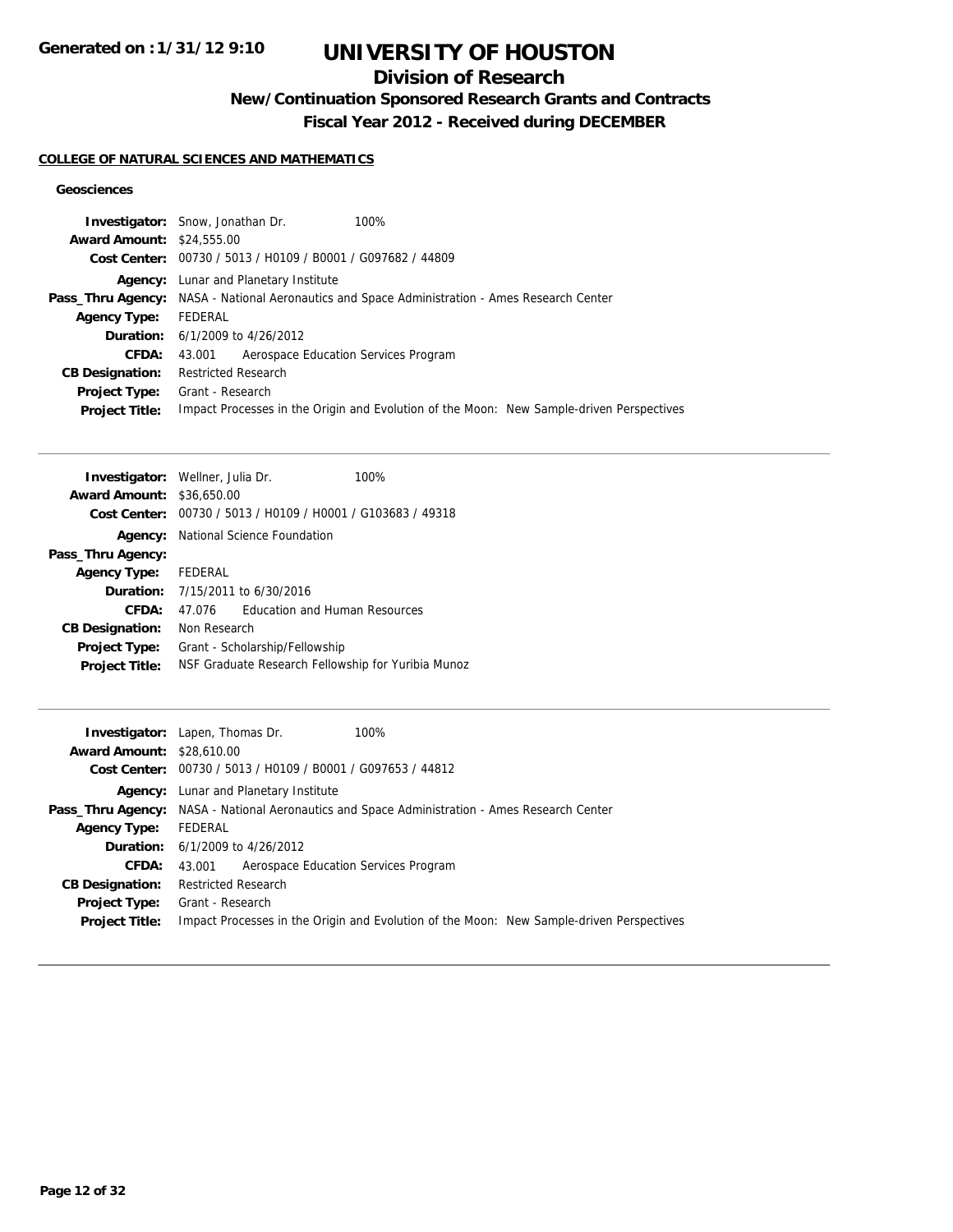## **Division of Research**

## **New/Continuation Sponsored Research Grants and Contracts**

**Fiscal Year 2012 - Received during DECEMBER**

## **COLLEGE OF NATURAL SCIENCES AND MATHEMATICS**

| <b>Award Amount: \$27,218.00</b><br>Cost Center: | <b>Investigator:</b> Mann, Paul Dr.<br>00730 / 5022 / H0109 / B0001 / G103956 / 49251 | 100%                                                      |
|--------------------------------------------------|---------------------------------------------------------------------------------------|-----------------------------------------------------------|
|                                                  |                                                                                       |                                                           |
| Agency:<br>Pass_Thru Agency:                     | Various Private Profit Agencies                                                       |                                                           |
| <b>Agency Type:</b>                              | <b>PROFIT</b>                                                                         |                                                           |
| <b>Duration:</b>                                 | 6/1/2011 to 8/31/2014                                                                 |                                                           |
| CFDA:                                            |                                                                                       |                                                           |
| <b>CB Designation:</b>                           | <b>Restricted Research</b>                                                            |                                                           |
| <b>Project Type:</b>                             | Contract - Research                                                                   |                                                           |
|                                                  |                                                                                       | Caribbean Basins, Tectonics, and Hydrocarbons - Phase III |
|                                                  |                                                                                       |                                                           |
| <b>Project Title:</b>                            |                                                                                       |                                                           |
|                                                  | <b>Investigator:</b> Mann, Paul Dr.                                                   | 100%                                                      |
| <b>Award Amount: \$53,777.00</b>                 |                                                                                       |                                                           |
| <b>Cost Center:</b>                              | 00730 / 5013 / H0109 / B0001 / G104678 / 50043                                        |                                                           |
| Agency:                                          | National Science Foundation                                                           |                                                           |
| Pass_Thru Agency:                                |                                                                                       |                                                           |
| <b>Agency Type:</b>                              | FEDERAL                                                                               |                                                           |
|                                                  | <b>Duration:</b> 9/23/2011 to 7/31/2012                                               |                                                           |
| CFDA:                                            | Geosciences<br>47.050                                                                 |                                                           |
| <b>CB Designation:</b>                           | <b>Restricted Research</b>                                                            |                                                           |

|                       | <b>Project Type:</b> Grant - Research                                                                       |
|-----------------------|-------------------------------------------------------------------------------------------------------------|
| <b>Project Title:</b> | Collaborative Research: An Integrated Tectonic Study of the Jamaica Strike-slip Restraining Bend and Gonave |
|                       | Microplate Using GPS, Geomorphologic, Seismic, and Gravity Data                                             |

|                                  | 100%<br><b>Investigator:</b> Bhattacharya, Janok Dr.        |
|----------------------------------|-------------------------------------------------------------|
| <b>Award Amount: \$10,000.00</b> |                                                             |
|                                  | Cost Center: 00730 / 5022 / H0109 / B0001 / G104376 / 50080 |
|                                  | <b>Agency:</b> ExxonMobil Upstream Research Co.             |
| Pass_Thru Agency:                |                                                             |
| Agency Type: PROFIT              |                                                             |
|                                  | <b>Duration:</b> 12/1/2011 to 11/30/2013                    |
| CFDA:                            |                                                             |
| <b>CB Designation:</b>           | <b>Restricted Research</b>                                  |
| Project Type:                    | Grant - Research                                            |
| <b>Project Title:</b>            | Fluvial Sequence Stratigraphy of Floodplains and Paleosols  |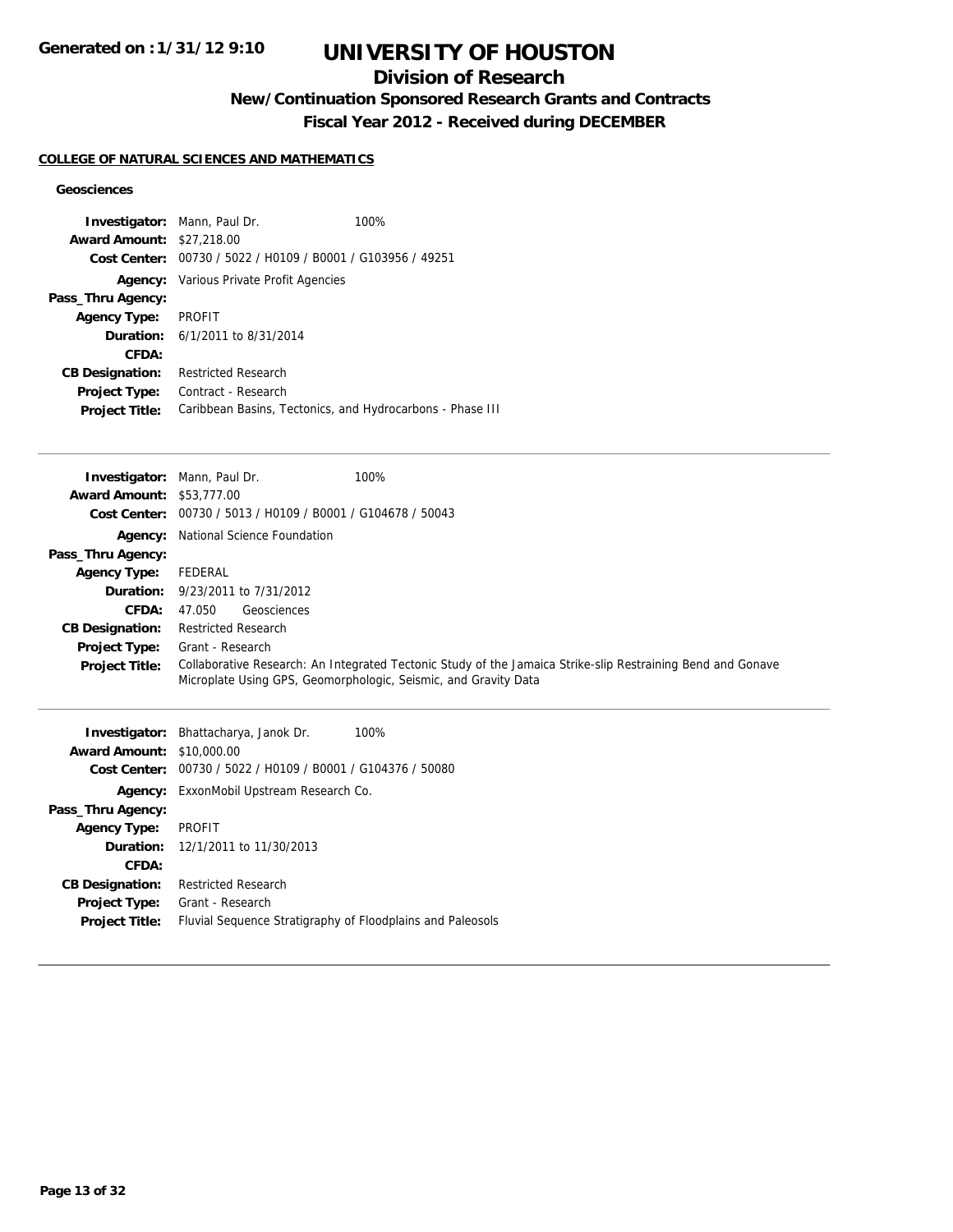## **Division of Research**

**New/Continuation Sponsored Research Grants and Contracts**

**Fiscal Year 2012 - Received during DECEMBER**

#### **COLLEGE OF NATURAL SCIENCES AND MATHEMATICS**

### **Geosciences**

|                                         | 25%<br><b>Investigator:</b> Lefer, Barry Dr.                |                                                                                    |
|-----------------------------------------|-------------------------------------------------------------|------------------------------------------------------------------------------------|
| <b>Award Amount: \$35,500.00</b>        |                                                             |                                                                                    |
|                                         | Cost Center: 00730 / 5016 / H0429 / B0001 / G101369 / 46193 |                                                                                    |
|                                         | <b>Agency:</b> Texas Commission on Environmental Quality    |                                                                                    |
| <b>Pass_Thru Agency:</b> State of Texas |                                                             |                                                                                    |
| <b>Agency Type: STATE</b>               |                                                             |                                                                                    |
|                                         | <b>Duration:</b> 2/24/2010 to 8/31/2012                     |                                                                                    |
| CFDA:                                   |                                                             |                                                                                    |
| <b>CB Designation:</b>                  | <b>Restricted Research</b>                                  |                                                                                    |
| Project Type:                           | Grant - Research                                            |                                                                                    |
| <b>Project Title:</b>                   |                                                             | HGB 03 Sonde Launches 2010-08 and Verticle Ozone Profiled in Eastern Texas 2010-10 |

#### **Institute for Multidimensional Air Quality Studies**

| <b>Award Amount: \$35,500.00</b>        | 25%<br><b>Investigator:</b> Rappenglueck, Bernhard Dr.                             |
|-----------------------------------------|------------------------------------------------------------------------------------|
|                                         | Cost Center: 00730 / 5016 / H0429 / B0001 / G101369 / 46193                        |
|                                         | <b>Agency:</b> Texas Commission on Environmental Quality                           |
| <b>Pass_Thru Agency:</b> State of Texas |                                                                                    |
| <b>Agency Type: STATE</b>               |                                                                                    |
|                                         | <b>Duration:</b> $2/24/2010$ to $8/31/2012$                                        |
| CFDA:                                   |                                                                                    |
| <b>CB Designation:</b>                  | <b>Restricted Research</b>                                                         |
| <b>Project Type:</b>                    | Grant - Research                                                                   |
| <b>Project Title:</b>                   | HGB 03 Sonde Launches 2010-08 and Verticle Ozone Profiled in Eastern Texas 2010-10 |

| <b>Award Amount: \$36,920.00</b>        | 26%<br><b>Investigator:</b> Lefer, Barry Dr.                |                                                                                    |
|-----------------------------------------|-------------------------------------------------------------|------------------------------------------------------------------------------------|
|                                         | Cost Center: 00730 / 5016 / H0429 / B0001 / G101369 / 46193 |                                                                                    |
|                                         | <b>Agency:</b> Texas Commission on Environmental Quality    |                                                                                    |
| <b>Pass_Thru Agency:</b> State of Texas |                                                             |                                                                                    |
| <b>Agency Type: STATE</b>               |                                                             |                                                                                    |
|                                         | <b>Duration:</b> 2/24/2010 to 8/31/2012                     |                                                                                    |
| CFDA:                                   |                                                             |                                                                                    |
| <b>CB Designation:</b>                  | Restricted Research                                         |                                                                                    |
| Project Type:<br><b>Project Title:</b>  | Grant - Research                                            | HGB 03 Sonde Launches 2010-08 and Verticle Ozone Profiled in Eastern Texas 2010-10 |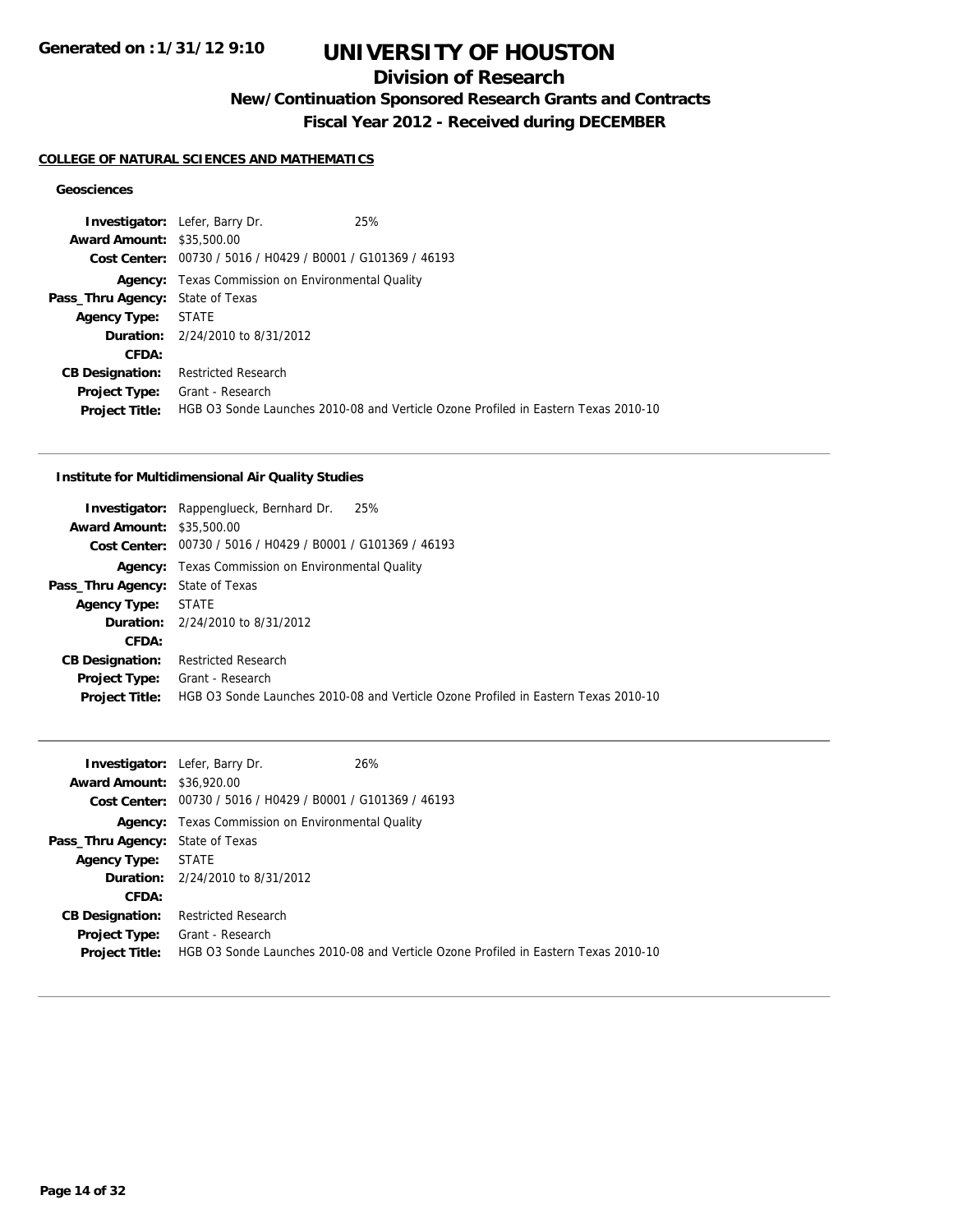## **Division of Research**

**New/Continuation Sponsored Research Grants and Contracts**

**Fiscal Year 2012 - Received during DECEMBER**

## **COLLEGE OF NATURAL SCIENCES AND MATHEMATICS**

## **Mathematics**

|                                  | <b>Investigator:</b> Kuznetsov, Yuri Dr.                    | 100% |
|----------------------------------|-------------------------------------------------------------|------|
| <b>Award Amount: \$75,000.00</b> |                                                             |      |
|                                  | Cost Center: 00730 / 5022 / H0110 / B0001 / G104726 / 50073 |      |
|                                  | Agency: ExxonMobil Upstream Research Co.                    |      |
| Pass_Thru Agency:                |                                                             |      |
| <b>Agency Type:</b>              | PROFIT                                                      |      |
|                                  | <b>Duration:</b> 1/1/2012 to 12/31/2012                     |      |
| CFDA:                            |                                                             |      |
| <b>CB Designation:</b>           | <b>Restricted Research</b>                                  |      |
| <b>Project Type:</b>             | Grant - Research                                            |      |
| <b>Project Title:</b>            | ExxonMobil Upstream Research Agreement EM07274              |      |

| <b>Investigator:</b> Qiu, Jingmei Dr.         |                            |                                                             | 100%                                                                      |
|-----------------------------------------------|----------------------------|-------------------------------------------------------------|---------------------------------------------------------------------------|
| <b>Award Amount: \$78,791.00</b>              |                            |                                                             |                                                                           |
|                                               |                            | Cost Center: 00730 / 5013 / H0110 / B0001 / G104274 / 50108 |                                                                           |
|                                               |                            | <b>Agency:</b> Colorado School of Mines                     |                                                                           |
| Pass_Thru Agency: National Science Foundation |                            |                                                             |                                                                           |
| <b>Agency Type:</b>                           | FEDERAL                    |                                                             |                                                                           |
| <b>Duration:</b> $9/1/2011$ to $6/30/2012$    |                            |                                                             |                                                                           |
| <b>CFDA:</b>                                  | 47.082                     |                                                             | Trans-NSF Recovery Act Research Support                                   |
| <b>CB Designation:</b>                        | <b>Restricted Research</b> |                                                             |                                                                           |
| <b>Project Type:</b>                          | Grant - Research           |                                                             |                                                                           |
| <b>Project Title:</b>                         |                            |                                                             | A High Order Adaptive Semi-Lagrangian WENO Method for the Vlasov Equation |
|                                               |                            |                                                             |                                                                           |

## **Physics**

|                                 | 100%<br><b>Investigator:</b> Bensaoula, Abdelhak Dr.                                                                                                                               |
|---------------------------------|------------------------------------------------------------------------------------------------------------------------------------------------------------------------------------|
| <b>Award Amount: \$4,000.00</b> |                                                                                                                                                                                    |
|                                 | Cost Center: 00730 / 5022 / H0112 / B0001 / G103910 / 49370                                                                                                                        |
|                                 | <b>Agency:</b> Chevron Energy Technology Company                                                                                                                                   |
| Pass_Thru Agency:               |                                                                                                                                                                                    |
| <b>Agency Type:</b>             | PROFIT                                                                                                                                                                             |
|                                 | <b>Duration:</b> $4/1/2011$ to $3/31/2012$                                                                                                                                         |
| CFDA:                           |                                                                                                                                                                                    |
| <b>CB Designation:</b>          | <b>Restricted Research</b>                                                                                                                                                         |
| <b>Project Type:</b>            | Contract - Research                                                                                                                                                                |
| <b>Project Title:</b>           | Real scale testing of an optical wireless sensor for pipe temperature measurement in an oil pipeline system (Smart<br>Joint I) and design extension to accommodate a second sensor |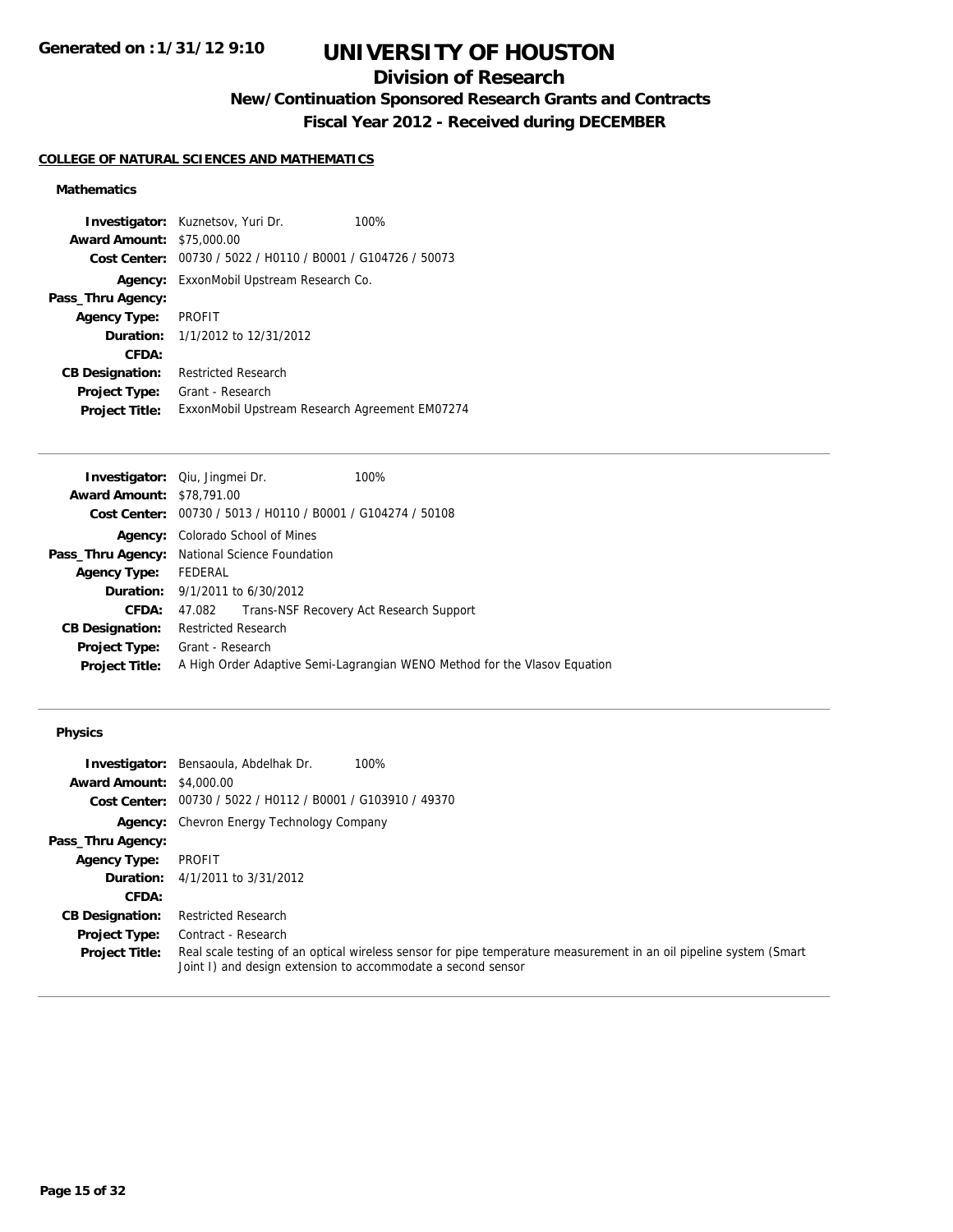## **Division of Research**

**New/Continuation Sponsored Research Grants and Contracts**

**Fiscal Year 2012 - Received during DECEMBER**

## **COLLEGE OF NATURAL SCIENCES AND MATHEMATICS**

### **Physics**

| <b>Award Amount: \$251,000.00</b>                                                                |  |
|--------------------------------------------------------------------------------------------------|--|
| Cost Center: 00730 / 5013 / H0112 / B0001 / G095028 / 41623                                      |  |
| <b>Agency:</b> U.S. Department of Energy                                                         |  |
| Pass_Thru Agency:                                                                                |  |
| FEDERAL<br><b>Agency Type:</b>                                                                   |  |
| <b>Duration:</b> 8/15/2007 to 11/14/2012                                                         |  |
| Office of Energy Research Financial Assistance Program<br>CFDA:<br>81.049                        |  |
| <b>Restricted Research</b><br><b>CB Designation:</b>                                             |  |
| Grant - Research<br><b>Project Type:</b>                                                         |  |
| Selected Problems in Relativistic Heavy Ion Physcis in ALICE at the LHC<br><b>Project Title:</b> |  |

|                                  | <b>Investigator:</b> Lau, Kwong Dr.                         | 100%                                      |  |
|----------------------------------|-------------------------------------------------------------|-------------------------------------------|--|
| <b>Award Amount: \$11,261.44</b> |                                                             |                                           |  |
|                                  | Cost Center: 00730 / 5013 / H0112 / B0001 / G104593 / 50002 |                                           |  |
|                                  | <b>Agency:</b> Brookhaven Science Associates, LLC           |                                           |  |
|                                  | Pass_Thru Agency: U.S. Department of Energy-Brookhaven      |                                           |  |
| <b>Agency Type:</b>              | FEDERAL                                                     |                                           |  |
|                                  | <b>Duration:</b> 11/22/2011 to 9/30/2012                    |                                           |  |
| CFDA:                            | 81.087                                                      | Renewable Energy Research and Development |  |
| <b>CB Designation:</b>           | Restricted Research                                         |                                           |  |
| <b>Project Type:</b>             | Grant - Research                                            |                                           |  |
| <b>Project Title:</b>            | Daya Bay Project Muon Subsystem                             |                                           |  |
|                                  |                                                             |                                           |  |

|                                  | <b>Investigator:</b> Weglein, Arthur Dr.                    | 100% |
|----------------------------------|-------------------------------------------------------------|------|
| <b>Award Amount: \$49,700.00</b> |                                                             |      |
|                                  | Cost Center: 00730 / 5022 / H0112 / B0001 / G094786 / 40040 |      |
|                                  | <b>Agency:</b> Various Private Profit Agencies              |      |
| Pass_Thru Agency:                |                                                             |      |
| <b>Agency Type:</b>              | <b>PROFIT</b>                                               |      |
|                                  | <b>Duration:</b> $1/1/2007$ to $12/31/2014$                 |      |
| CFDA:                            |                                                             |      |
| <b>CB Designation:</b>           | <b>Restricted Research</b>                                  |      |
| <b>Project Type:</b>             | Contract - Research                                         |      |
| <b>Project Title:</b>            | Mission-Oriented Seismic Research Program                   |      |
|                                  |                                                             |      |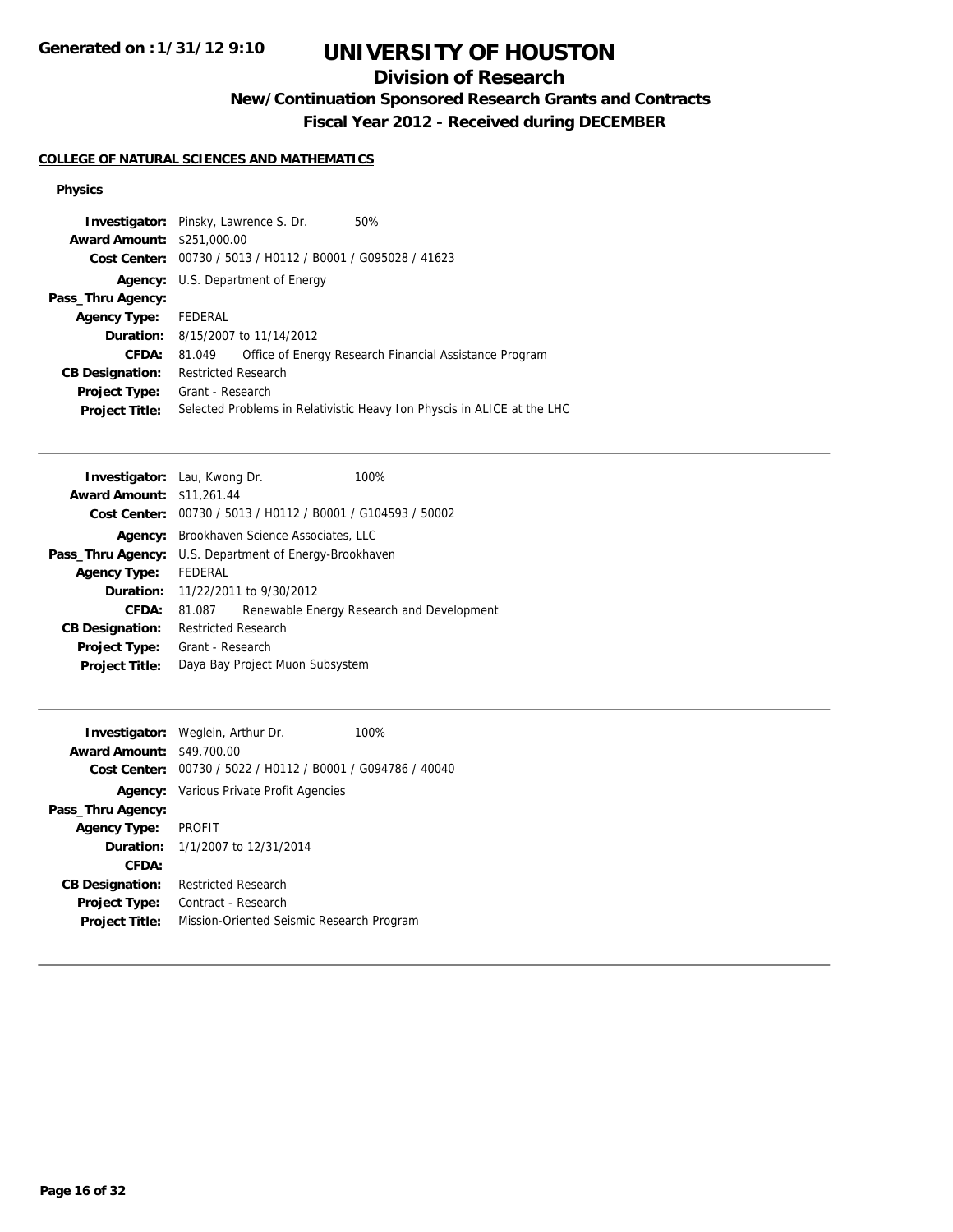## **Division of Research**

**New/Continuation Sponsored Research Grants and Contracts**

**Fiscal Year 2012 - Received during DECEMBER**

## **COLLEGE OF OPTOMETRY**

## **Optometry, Community**

|                                  | <b>Investigator:</b> Glasser, Adrian Dr.                    | 100% |
|----------------------------------|-------------------------------------------------------------|------|
| <b>Award Amount: \$33,000.00</b> |                                                             |      |
|                                  | Cost Center: 00730 / 5022 / H0114 / B0001 / G089898 / 35548 |      |
|                                  | <b>Agency:</b> Various Private Profit Agencies              |      |
| Pass_Thru Agency:                |                                                             |      |
| <b>Agency Type:</b>              | <b>PROFIT</b>                                               |      |
|                                  | <b>Duration:</b> 5/1/2004 to 4/30/2012                      |      |
| CFDA:                            |                                                             |      |
| <b>CB Designation:</b>           | <b>Restricted Research</b>                                  |      |
| Project Type:                    | Grant - Research                                            |      |
| <b>Project Title:</b>            | UHCO Accommodation and Presbyopia Research Center           |      |

|                                   | <b>Investigator:</b> Manny, Ruth E. Dr.<br>100%                               |
|-----------------------------------|-------------------------------------------------------------------------------|
| <b>Award Amount: \$278,091,00</b> |                                                                               |
|                                   | <b>Cost Center:</b> $00730 / 5013 / 40114 / 80001 / 6104673 / 50031$          |
| Agency:                           | National Eye Institute                                                        |
| Pass_Thru Agency:                 |                                                                               |
| <b>Agency Type:</b>               | FEDERAL                                                                       |
|                                   | <b>Duration:</b> 12/1/2011 to 11/30/2012                                      |
| CFDA:                             | Vision Research<br>93.867                                                     |
| <b>CB Designation:</b>            | <b>Restricted Research</b>                                                    |
| <b>Project Type:</b>              | Grant - Research                                                              |
| <b>Project Title:</b>             | Collaborative Observational Study of Myopia in COMET Children (COSMICC2) - UH |
|                                   |                                                                               |

|                                 | <b>Investigator:</b> Nichols, Jason Dr.                     | 100% |
|---------------------------------|-------------------------------------------------------------|------|
| <b>Award Amount: \$6,000.00</b> |                                                             |      |
|                                 | Cost Center: 00730 / 5022 / H0114 / B0001 / G104500 / 50099 |      |
|                                 | <b>Agency:</b> Johnson & Johnson Visual Care Division       |      |
| Pass_Thru Agency:               |                                                             |      |
| <b>Agency Type:</b>             | <b>PROFIT</b>                                               |      |
|                                 | <b>Duration:</b> 11/17/2011 to 5/31/2012                    |      |
| CFDA:                           |                                                             |      |
| <b>CB Designation:</b>          | <b>Restricted Research</b>                                  |      |
| <b>Project Type:</b>            | Contract - Research                                         |      |
| <b>Project Title:</b>           | <b>JJVCI</b> - Clinical Study CR-0910                       |      |
|                                 |                                                             |      |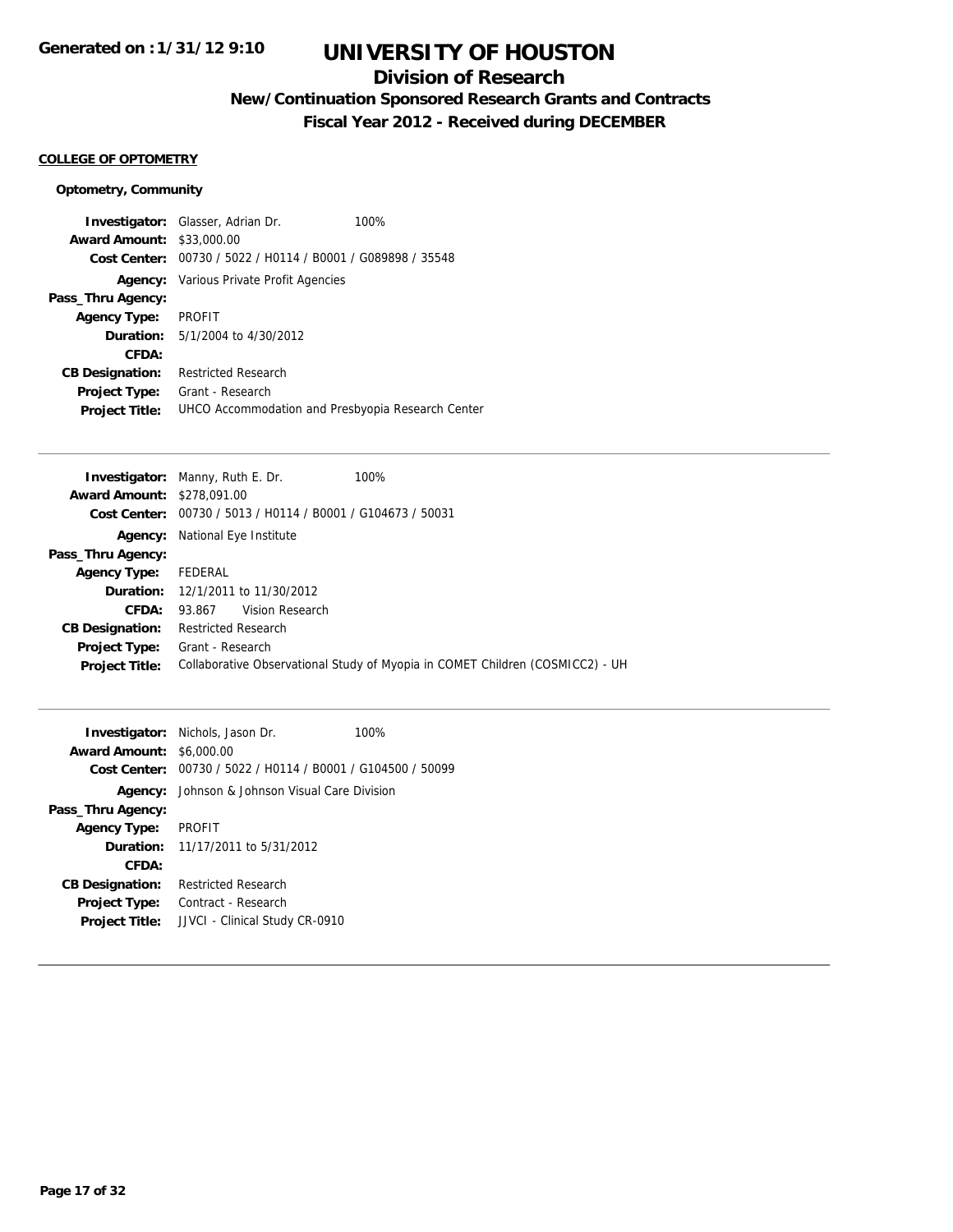## **Division of Research**

## **New/Continuation Sponsored Research Grants and Contracts**

**Fiscal Year 2012 - Received during DECEMBER**

### **COLLEGE OF PHARMACY**

#### **Clinical Sciences and Administration**

**Investigator:** Garey, Kevin Dr. 100% **Award Amount:** \$80,000.00 **Cost Center:** 00730 / 5022 / H0118 / B0001 / G104589 / 50089 **Agency:** T2 Biosystems **Pass\_Thru Agency: Agency Type:** PROFIT **Duration:** 10/30/2011 to 10/29/2012 **CFDA: CB Designation:** Restricted Research **Project Type:** Grant - Research **Project Title:** Protocol for the Collection and Handling of Whole Blood Specimens for T2Candida Assay Development

|                                 | Investigator: Rajan, Suja Dr.                               | 50%                                                                |
|---------------------------------|-------------------------------------------------------------|--------------------------------------------------------------------|
| <b>Award Amount: \$1,863.31</b> |                                                             |                                                                    |
|                                 | Cost Center: 00730 / 5016 / H0118 / B0001 / G104338 / 49745 |                                                                    |
| Agency:                         | University of Texas Health Science Center at Houston        |                                                                    |
| Pass_Thru Agency:               |                                                             |                                                                    |
| <b>Agency Type: STATE</b>       |                                                             |                                                                    |
|                                 | <b>Duration:</b> $8/1/2011$ to $7/31/2012$                  |                                                                    |
| <b>CFDA:</b>                    |                                                             |                                                                    |
| <b>CB Designation:</b>          | <b>Restricted Research</b>                                  |                                                                    |
| Project Type:                   | Grant - Research                                            |                                                                    |
| <b>Project Title:</b>           |                                                             | Breast Cancer Early Detection and Treatment Program Outcomes Study |

#### **Institute for Community Health**

|                                 | <b>Investigator:</b> Rajan, Suja Dr.                                | 50%                                                                |
|---------------------------------|---------------------------------------------------------------------|--------------------------------------------------------------------|
| <b>Award Amount: \$1,863.31</b> |                                                                     |                                                                    |
|                                 | Cost Center: 00730 / 5016 / H0118 / B0001 / G104338 / 49745         |                                                                    |
|                                 | <b>Agency:</b> University of Texas Health Science Center at Houston |                                                                    |
| Pass_Thru Agency:               |                                                                     |                                                                    |
| Agency Type:                    | STATE                                                               |                                                                    |
|                                 | <b>Duration:</b> 8/1/2011 to 7/31/2012                              |                                                                    |
| CFDA:                           |                                                                     |                                                                    |
| <b>CB Designation:</b>          | <b>Restricted Research</b>                                          |                                                                    |
| Project Type:                   | Grant - Research                                                    |                                                                    |
| <b>Project Title:</b>           |                                                                     | Breast Cancer Early Detection and Treatment Program Outcomes Study |
|                                 |                                                                     |                                                                    |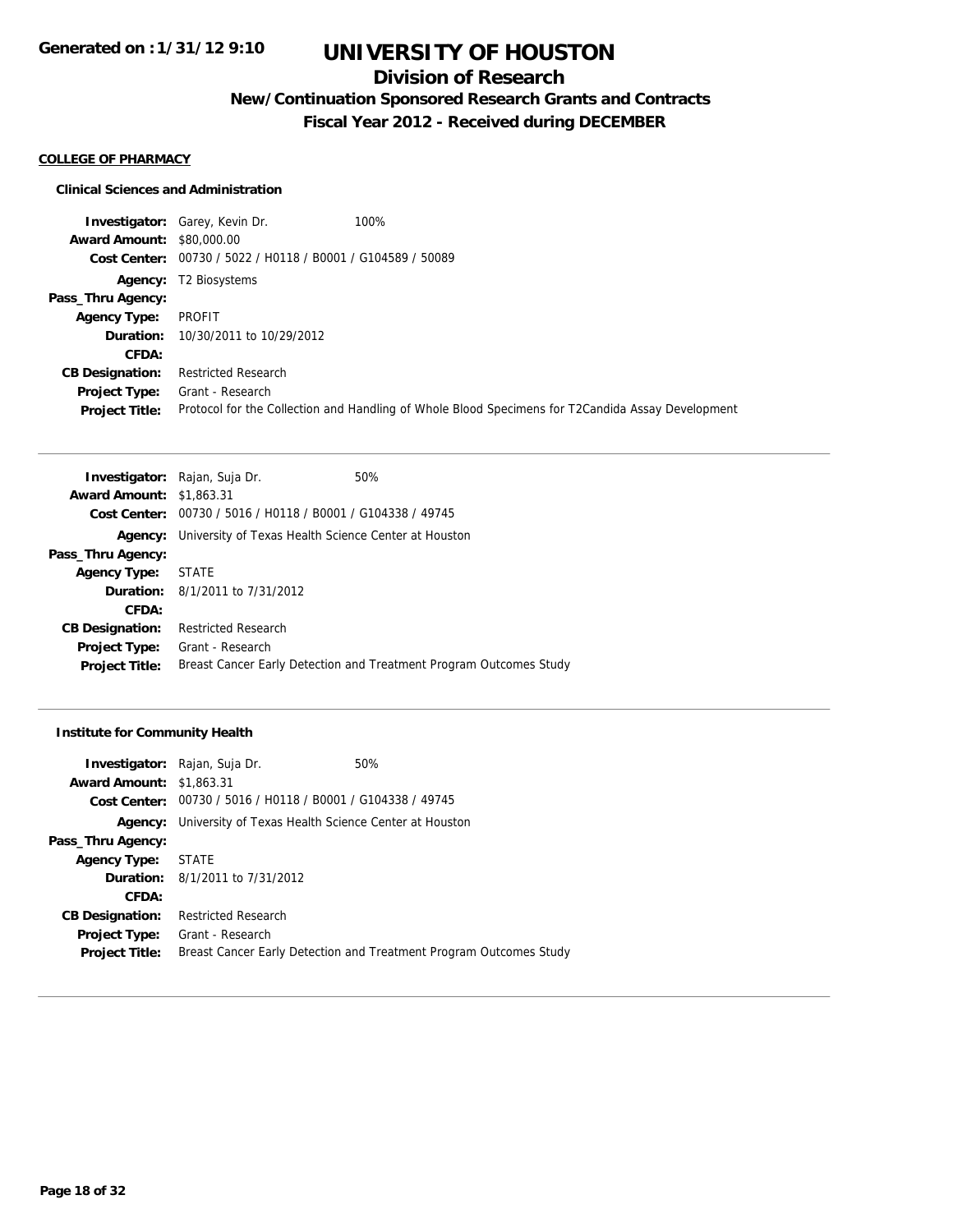## **Division of Research**

**New/Continuation Sponsored Research Grants and Contracts**

**Fiscal Year 2012 - Received during DECEMBER**

## **COLLEGE OF PHARMACY**

#### **Pharmacological and Pharmaceutical Sciences**

**Investigator:** Ghose, Romi Dr. 100% **Award Amount:** \$16,000.00 **Cost Center:** 00730 / 5022 / H0117 / B0001 / G104476 / 50013 **Agency:** Zone Labs, Inc. **Pass\_Thru Agency: Agency Type:** PROFIT **Duration:** 11/1/2011 to 2/29/2012 **CFDA: CB Designation:** Restricted Research **Project Type:** Grant - Research **Project Title:** Anti-inflammatory role of Sesamol

#### **CULLEN COLLEGE OF ENGINEERING**

#### **Center for Integrated Bio and Nano Systems**

| <b>Investigator:</b> Bao, Jiming Dr. |                            |                                                             | 25%                                                                                 |
|--------------------------------------|----------------------------|-------------------------------------------------------------|-------------------------------------------------------------------------------------|
| <b>Award Amount: \$18,000.00</b>     |                            |                                                             |                                                                                     |
|                                      |                            | Cost Center: 00730 / 5043 / H0070 / B0001 / G104730 / 50093 |                                                                                     |
| Agency:                              |                            | Idaho National Laboratory                                   |                                                                                     |
|                                      |                            |                                                             | Pass_Thru Agency: U.S. Department of Energy - National Energy Technology Laboratory |
| <b>Agency Type:</b>                  | FEDERAL                    |                                                             |                                                                                     |
|                                      |                            | <b>Duration:</b> 10/1/2011 to 9/30/2012                     |                                                                                     |
| <b>CFDA:</b>                         | 81.087                     |                                                             | Renewable Energy Research and Development                                           |
| <b>CB Designation:</b>               | <b>Restricted Research</b> |                                                             |                                                                                     |
| Project Type:                        | Contract - Research        |                                                             |                                                                                     |
| <b>Project Title:</b>                |                            |                                                             | In-pile fiber optic temperature monitor and control for ATR                         |

## **Chemical Engineering**

| <b>Investigator:</b> Stein, Gila Dr. |                                                             | 34%                                                                  |
|--------------------------------------|-------------------------------------------------------------|----------------------------------------------------------------------|
| <b>Award Amount: \$37,580.20</b>     |                                                             |                                                                      |
|                                      | Cost Center: 00730 / 5013 / H0070 / B0001 / G099824 / 46333 |                                                                      |
| Agency:                              | National Science Foundation                                 |                                                                      |
| Pass_Thru Agency:                    |                                                             |                                                                      |
| <b>Agency Type:</b>                  | FEDERAL                                                     |                                                                      |
|                                      | <b>Duration:</b> 5/15/2010 to 4/30/2013                     |                                                                      |
| CFDA:                                | <b>Engineering Grants</b><br>47.041                         |                                                                      |
| <b>CB Designation:</b>               | <b>Restricted Research</b>                                  |                                                                      |
| <b>Project Type:</b>                 | Grant - Research                                            |                                                                      |
| <b>Project Title:</b>                |                                                             | REU Site: Innovations in Nanotechnology at the University of Houston |
|                                      |                                                             |                                                                      |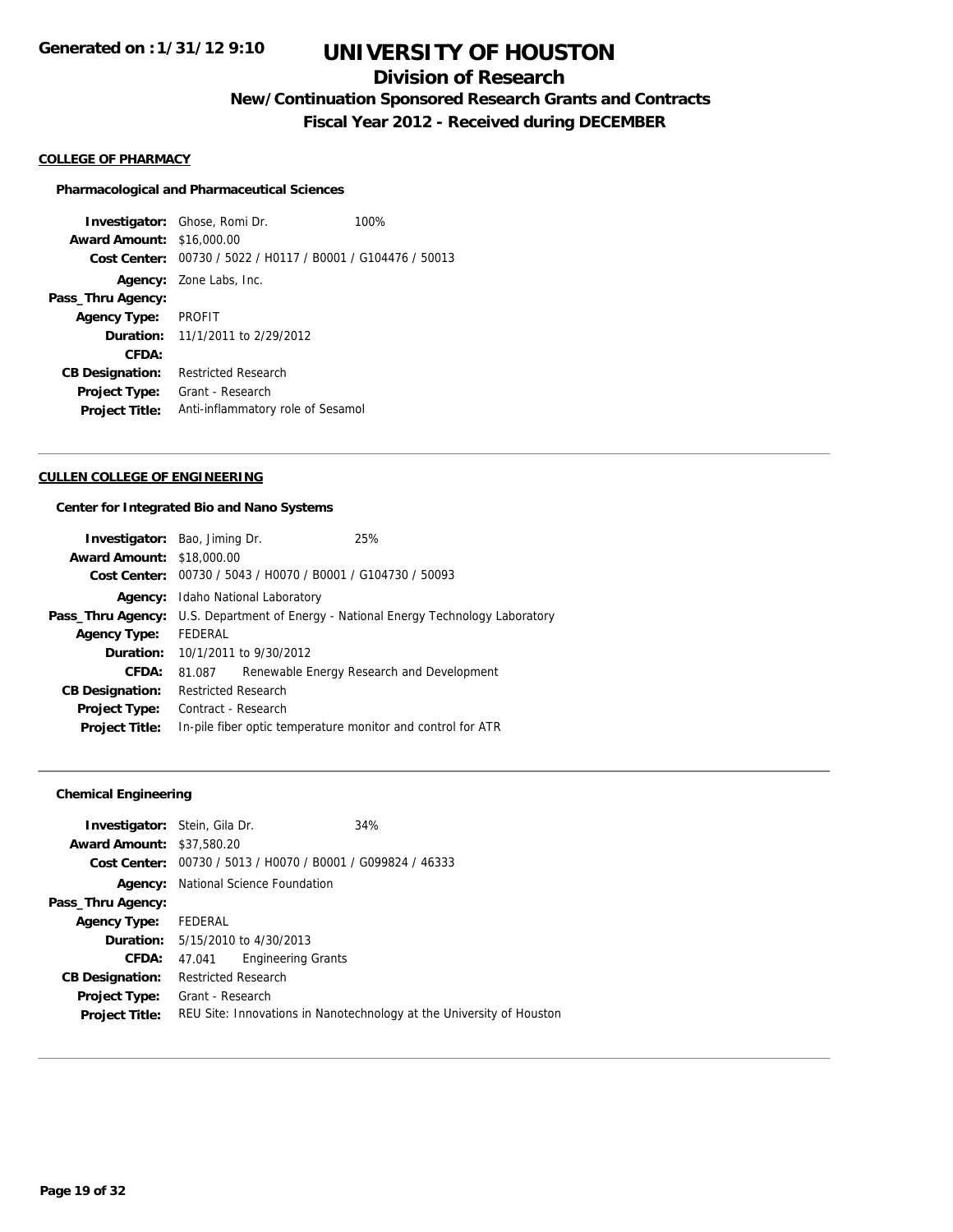## **Division of Research**

## **New/Continuation Sponsored Research Grants and Contracts**

**Fiscal Year 2012 - Received during DECEMBER**

#### **CULLEN COLLEGE OF ENGINEERING**

#### **Civil Engineering**

| <b>Investigator:</b> Strom, Kyle Dr.                        | 100%                                                                                |
|-------------------------------------------------------------|-------------------------------------------------------------------------------------|
| <b>Award Amount: \$100,000.00</b>                           |                                                                                     |
| Cost Center: 00730 / 5021 / H0068 / B0001 / G103465 / 49961 |                                                                                     |
| Agency: Petroleum Research Fund                             |                                                                                     |
|                                                             |                                                                                     |
| Agency Type: NON PROFIT                                     |                                                                                     |
| <b>Duration:</b> 1/1/2012 to 8/31/2014                      |                                                                                     |
|                                                             |                                                                                     |
| <b>Restricted Research</b>                                  |                                                                                     |
| Grant - Research                                            |                                                                                     |
|                                                             | Scaling of Deposition Rates and Deposits from Buoyant and Semi-Buoyant River Plumes |
|                                                             |                                                                                     |

|                                  | <b>Investigator:</b> Shrestha, Ramesh Dr.<br>60% |                                                                                                                     |
|----------------------------------|--------------------------------------------------|---------------------------------------------------------------------------------------------------------------------|
| <b>Award Amount: \$30,782.40</b> |                                                  |                                                                                                                     |
| <b>Cost Center:</b>              | 00730 / 5013 / H0068 / B0001 / G104400 / 50008   |                                                                                                                     |
| Agency:                          | National Science Foundation                      |                                                                                                                     |
| Pass_Thru Agency:                |                                                  |                                                                                                                     |
| <b>Agency Type:</b>              | FEDERAL                                          |                                                                                                                     |
| Duration:                        | 12/1/2011 to 7/31/2013                           |                                                                                                                     |
| CFDA:                            | Geosciences<br>47.050                            |                                                                                                                     |
| <b>CB Designation:</b>           | <b>Restricted Research</b>                       |                                                                                                                     |
| Project Type:                    | Grant - Research                                 |                                                                                                                     |
| <b>Project Title:</b>            | Mapping (NCALM)                                  | Supplement to Collaborative Research: Facility Support to Renew Operation of the National Center for Airborne Laser |
|                                  |                                                  |                                                                                                                     |
|                                  | Investigator: Glennie, Craig Dr.<br>10%          |                                                                                                                     |
| <b>Award Amount: \$5,130.40</b>  |                                                  |                                                                                                                     |
| Cost Center:                     | 00730 / 5013 / H0068 / B0001 / G104400 / 50008   |                                                                                                                     |
| Agency:                          | National Science Foundation                      |                                                                                                                     |
| Pass_Thru Agency:                |                                                  |                                                                                                                     |
| <b>Agency Type:</b>              | <b>FEDERAL</b>                                   |                                                                                                                     |
| Duration:                        | 12/1/2011 to 7/31/2013                           |                                                                                                                     |
| CFDA:                            | Geosciences<br>47.050                            |                                                                                                                     |
| <b>CB Designation:</b>           | <b>Restricted Research</b>                       |                                                                                                                     |

**Project Title:** Supplement to Collaborative Research: Facility Support to Renew Operation of the National Center for Airborne Laser

Mapping (NCALM)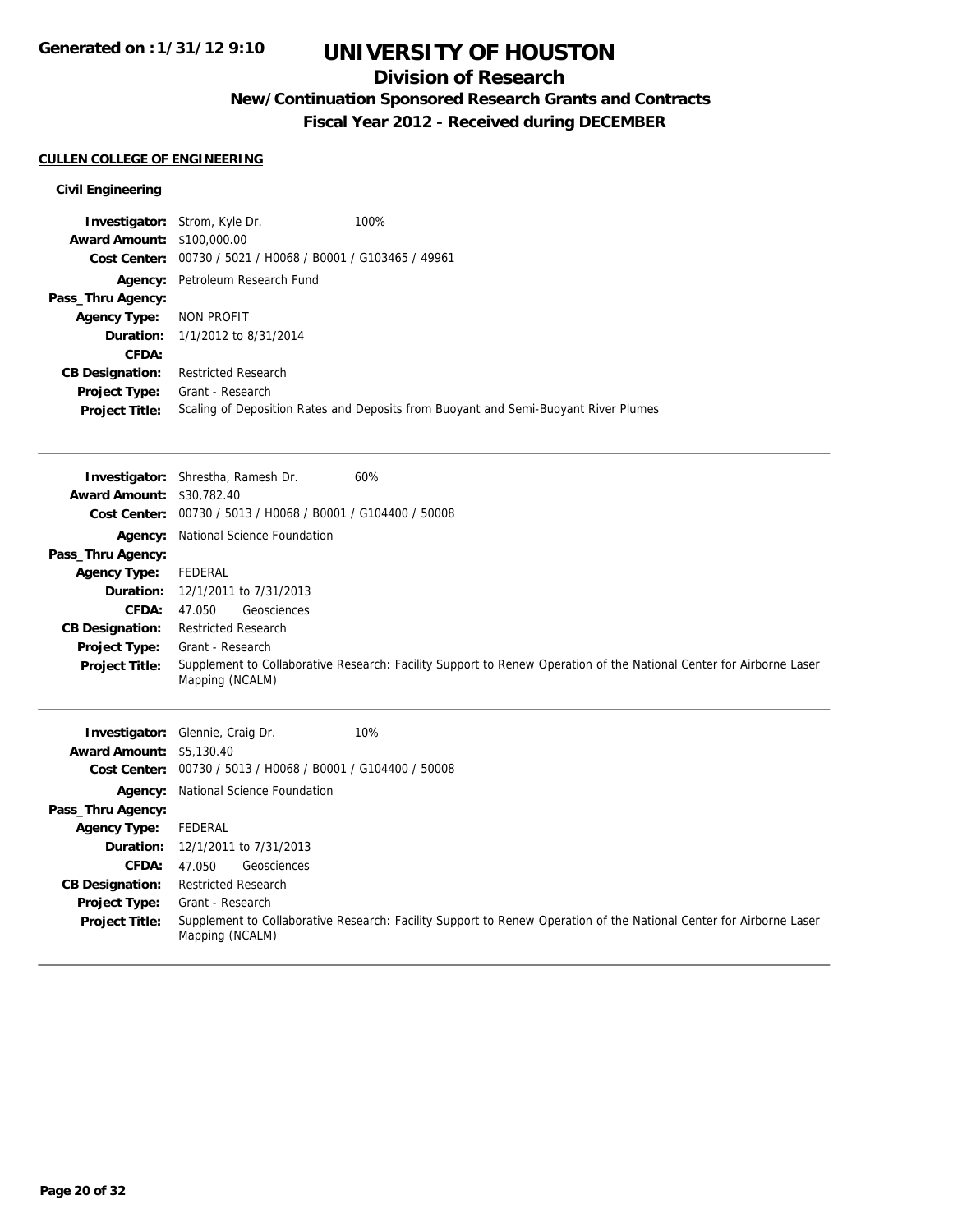## **Division of Research**

**New/Continuation Sponsored Research Grants and Contracts**

**Fiscal Year 2012 - Received during DECEMBER**

## **CULLEN COLLEGE OF ENGINEERING**

## **Civil Engineering**

|                                  | 30%<br><b>Investigator:</b> Carter, William Dr.                                                                                        |
|----------------------------------|----------------------------------------------------------------------------------------------------------------------------------------|
| <b>Award Amount: \$15,391,20</b> |                                                                                                                                        |
| Cost Center:                     | 00730 / 5013 / H0068 / B0001 / G104400 / 50008                                                                                         |
|                                  | <b>Agency:</b> National Science Foundation                                                                                             |
| Pass_Thru Agency:                |                                                                                                                                        |
| <b>Agency Type:</b>              | FEDERAL                                                                                                                                |
|                                  | <b>Duration:</b> 12/1/2011 to 7/31/2013                                                                                                |
| <b>CFDA:</b>                     | Geosciences<br>47.050                                                                                                                  |
| <b>CB Designation:</b>           | <b>Restricted Research</b>                                                                                                             |
| <b>Project Type:</b>             | Grant - Research                                                                                                                       |
| <b>Project Title:</b>            | Supplement to Collaborative Research: Facility Support to Renew Operation of the National Center for Airborne Laser<br>Mapping (NCALM) |

#### **Electrical & Computer Engineering**

| <b>Award Amount: \$36,474.90</b><br>Cost Center: 00730 / 5013 / H0070 / B0001 / G099824 / 46333<br><b>Agency:</b> National Science Foundation<br>Pass_Thru Agency:<br>FEDERAL<br><b>Agency Type:</b><br><b>Duration:</b> $5/15/2010$ to $4/30/2013$<br><b>CFDA:</b><br><b>Engineering Grants</b><br>47.041<br><b>Restricted Research</b><br><b>CB Designation:</b><br>Grant - Research<br><b>Project Type:</b><br>REU Site: Innovations in Nanotechnology at the University of Houston<br><b>Project Title:</b> | <b>Investigator:</b> Claydon, Frank Dr. | 33% |
|-----------------------------------------------------------------------------------------------------------------------------------------------------------------------------------------------------------------------------------------------------------------------------------------------------------------------------------------------------------------------------------------------------------------------------------------------------------------------------------------------------------------|-----------------------------------------|-----|
|                                                                                                                                                                                                                                                                                                                                                                                                                                                                                                                 |                                         |     |
|                                                                                                                                                                                                                                                                                                                                                                                                                                                                                                                 |                                         |     |
|                                                                                                                                                                                                                                                                                                                                                                                                                                                                                                                 |                                         |     |
|                                                                                                                                                                                                                                                                                                                                                                                                                                                                                                                 |                                         |     |
|                                                                                                                                                                                                                                                                                                                                                                                                                                                                                                                 |                                         |     |
|                                                                                                                                                                                                                                                                                                                                                                                                                                                                                                                 |                                         |     |
|                                                                                                                                                                                                                                                                                                                                                                                                                                                                                                                 |                                         |     |
|                                                                                                                                                                                                                                                                                                                                                                                                                                                                                                                 |                                         |     |
|                                                                                                                                                                                                                                                                                                                                                                                                                                                                                                                 |                                         |     |
|                                                                                                                                                                                                                                                                                                                                                                                                                                                                                                                 |                                         |     |

| <b>Investigator:</b> Bao, Jiming Dr. |                            |                                                             | 50%                                                               |
|--------------------------------------|----------------------------|-------------------------------------------------------------|-------------------------------------------------------------------|
| <b>Award Amount: \$36,000.00</b>     |                            |                                                             |                                                                   |
|                                      |                            | Cost Center: 00730 / 5043 / H0070 / B0001 / G104730 / 50093 |                                                                   |
|                                      |                            | <b>Agency:</b> Idaho National Laboratory                    |                                                                   |
| Pass_Thru Agency:                    |                            |                                                             | U.S. Department of Energy - National Energy Technology Laboratory |
| <b>Agency Type:</b>                  | <b>FFDFRAL</b>             |                                                             |                                                                   |
|                                      |                            | <b>Duration:</b> 10/1/2011 to 9/30/2012                     |                                                                   |
| <b>CFDA:</b>                         | 81.087                     |                                                             | Renewable Energy Research and Development                         |
| <b>CB Designation:</b>               | <b>Restricted Research</b> |                                                             |                                                                   |
| Project Type:                        | Contract - Research        |                                                             |                                                                   |
| <b>Project Title:</b>                |                            |                                                             | In-pile fiber optic temperature monitor and control for ATR       |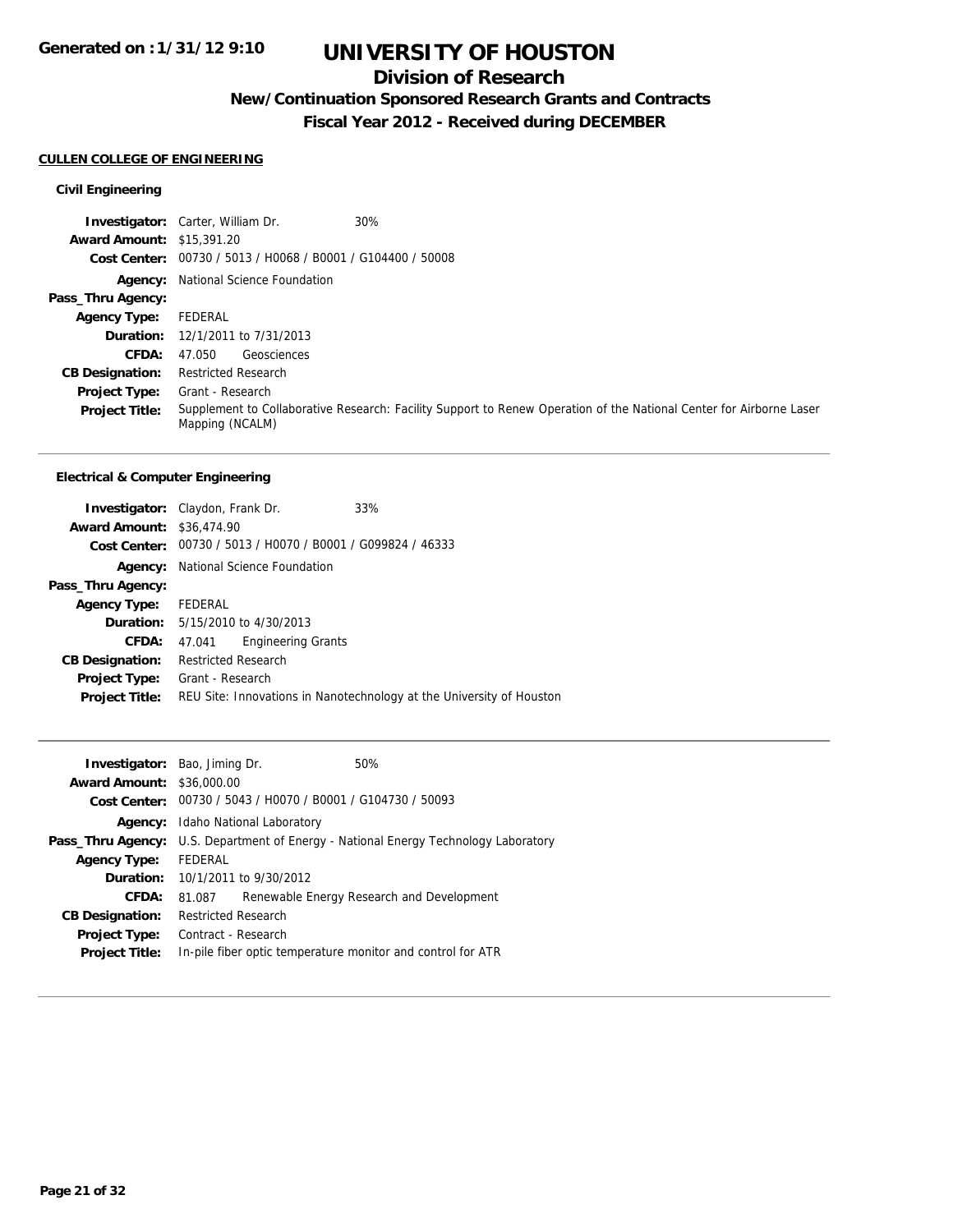## **Division of Research**

**New/Continuation Sponsored Research Grants and Contracts**

**Fiscal Year 2012 - Received during DECEMBER**

## **CULLEN COLLEGE OF ENGINEERING**

## **Electrical & Computer Engineering**

|                                  | <b>Investigator:</b> Roysam, Badrinath Dr.                  | 100%                                                             |
|----------------------------------|-------------------------------------------------------------|------------------------------------------------------------------|
| <b>Award Amount: \$74,634.00</b> |                                                             |                                                                  |
|                                  | Cost Center: 00730 / 5013 / H0070 / B0001 / G102940 / 49997 |                                                                  |
| Agency:                          | Mount Sinai School of Medicine                              |                                                                  |
| Pass_Thru Agency:                |                                                             | National Institute of Diabetes and Digestive and Kidney Diseases |
| <b>Agency Type:</b>              | FEDERAL                                                     |                                                                  |
|                                  | <b>Duration:</b> $2/1/2011$ to $1/31/2012$                  |                                                                  |
| CFDA:                            | 93.847                                                      | Diabetes, Endocrinology and Metabolism Research                  |
| <b>CB Designation:</b>           | Restricted Research                                         |                                                                  |
| <b>Project Type:</b>             | Grant - Research                                            |                                                                  |
| <b>Project Title:</b>            | <b>GnRH Receptor Signaling Specificity</b>                  |                                                                  |
|                                  |                                                             |                                                                  |

| <b>Investigator:</b> Chen, Ji Dr. |                                                             | 80%                                                            |
|-----------------------------------|-------------------------------------------------------------|----------------------------------------------------------------|
| <b>Award Amount: \$12,000.00</b>  |                                                             |                                                                |
|                                   | Cost Center: 00730 / 5022 / H0070 / B0001 / G101781 / 46615 |                                                                |
|                                   | <b>Agency:</b> Mixed Multi-Donors                           |                                                                |
| Pass_Thru Agency:                 |                                                             |                                                                |
| <b>Agency Type:</b>               | PROFIT                                                      |                                                                |
|                                   | <b>Duration:</b> 4/26/2010 to 1/31/2014                     |                                                                |
| CFDA:                             |                                                             |                                                                |
| <b>CB Designation:</b>            | <b>Restricted Research</b>                                  |                                                                |
| <b>Project Type:</b>              | Special Research Agreement - Research                       |                                                                |
| <b>Project Title:</b>             |                                                             | Membership - Center for Electromagnetic compatibility Research |
|                                   |                                                             |                                                                |

| <b>Award Amount: \$3,000.00</b><br>Cost Center: | <b>Investigator:</b> Kayali, Mohammad Dr.<br>00730 / 5022 / H0070 / B0001 / G101781 / 46615 | 20%                                                            |
|-------------------------------------------------|---------------------------------------------------------------------------------------------|----------------------------------------------------------------|
| Agency:                                         | <b>Mixed Multi-Donors</b>                                                                   |                                                                |
| Pass_Thru Agency:                               |                                                                                             |                                                                |
| <b>Agency Type:</b>                             | PROFIT                                                                                      |                                                                |
|                                                 | <b>Duration:</b> $4/26/2010$ to $1/31/2014$                                                 |                                                                |
| CFDA:                                           |                                                                                             |                                                                |
| <b>CB Designation:</b>                          | <b>Restricted Research</b>                                                                  |                                                                |
| <b>Project Type:</b>                            | Special Research Agreement - Research                                                       |                                                                |
| <b>Project Title:</b>                           |                                                                                             | Membership - Center for Electromagnetic compatibility Research |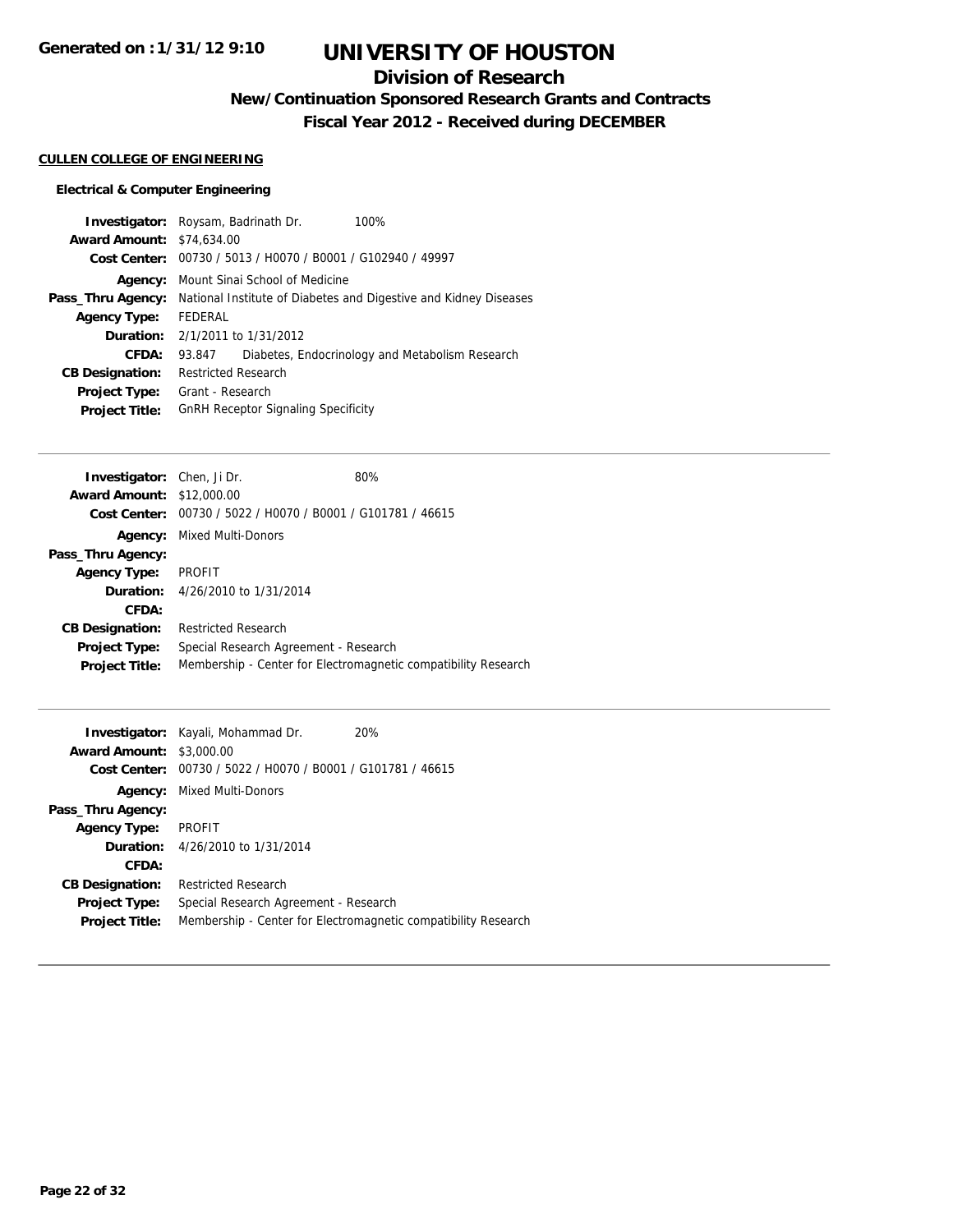## **Division of Research**

**New/Continuation Sponsored Research Grants and Contracts**

**Fiscal Year 2012 - Received during DECEMBER**

## **CULLEN COLLEGE OF ENGINEERING**

#### **Electrical & Computer Engineering**

**Investigator:** Liu, Ce Dr. 100% **Award Amount:** \$50,000.00 **Cost Center:** 00730 / 5022 / H0070 / B0001 / G096869 / 42176 **Agency:** Various Private Profit Agencies **Pass\_Thru Agency: Agency Type:** PROFIT **Duration:** 9/1/2007 to 8/31/2012 **CFDA: CB Designation:** Restricted Research **Project Type:** Grant - Research **Project Title:** Well Logging Consortium

| <b>Investigator:</b> Long, Stuart A. Dr.                    | 33%                                                                  |
|-------------------------------------------------------------|----------------------------------------------------------------------|
| <b>Award Amount: \$36,474.90</b>                            |                                                                      |
| Cost Center: 00730 / 5013 / H0070 / B0001 / G099824 / 46333 |                                                                      |
| National Science Foundation<br>Agency:                      |                                                                      |
|                                                             |                                                                      |
| Agency Type: FEDERAL                                        |                                                                      |
| <b>Duration:</b> 5/15/2010 to 4/30/2013                     |                                                                      |
| <b>Engineering Grants</b><br>47.041                         |                                                                      |
| <b>Restricted Research</b>                                  |                                                                      |
| Grant - Research                                            |                                                                      |
|                                                             | REU Site: Innovations in Nanotechnology at the University of Houston |
|                                                             |                                                                      |

#### **Mechanical Engineering**

|                                         | 30%<br><b>Investigator:</b> Hadjiev, Viktor Dr.                                                                                                                                                                              |
|-----------------------------------------|------------------------------------------------------------------------------------------------------------------------------------------------------------------------------------------------------------------------------|
| <b>Award Amount: \$4,500.00</b>         |                                                                                                                                                                                                                              |
|                                         | Cost Center: 00730 / 5043 / H0452 / B0001 / G104734 / 50103                                                                                                                                                                  |
|                                         | <b>Agency:</b> Clarkson Aerospace Corporation                                                                                                                                                                                |
| <b>Pass_Thru Agency:</b> U.S. Air Force |                                                                                                                                                                                                                              |
| <b>Agency Type:</b>                     | FEDERAL                                                                                                                                                                                                                      |
| Duration:                               | 12/1/2011 to 8/31/2012                                                                                                                                                                                                       |
| <b>CFDA:</b>                            | Air Force Defense Research Sciences Program<br>12.800                                                                                                                                                                        |
| <b>CB Designation:</b>                  | <b>Restricted Research</b>                                                                                                                                                                                                   |
| <b>Project Type:</b>                    | Contract - Research                                                                                                                                                                                                          |
| <b>Project Title:</b>                   | Materials and Manufacturing Exploration in Support of Air Force Systems and Applications - Raman Microscopy of<br>Ceramics Matrix Composites for Extreme Environments and Materials for Agile Airbase Technologies (Task 16) |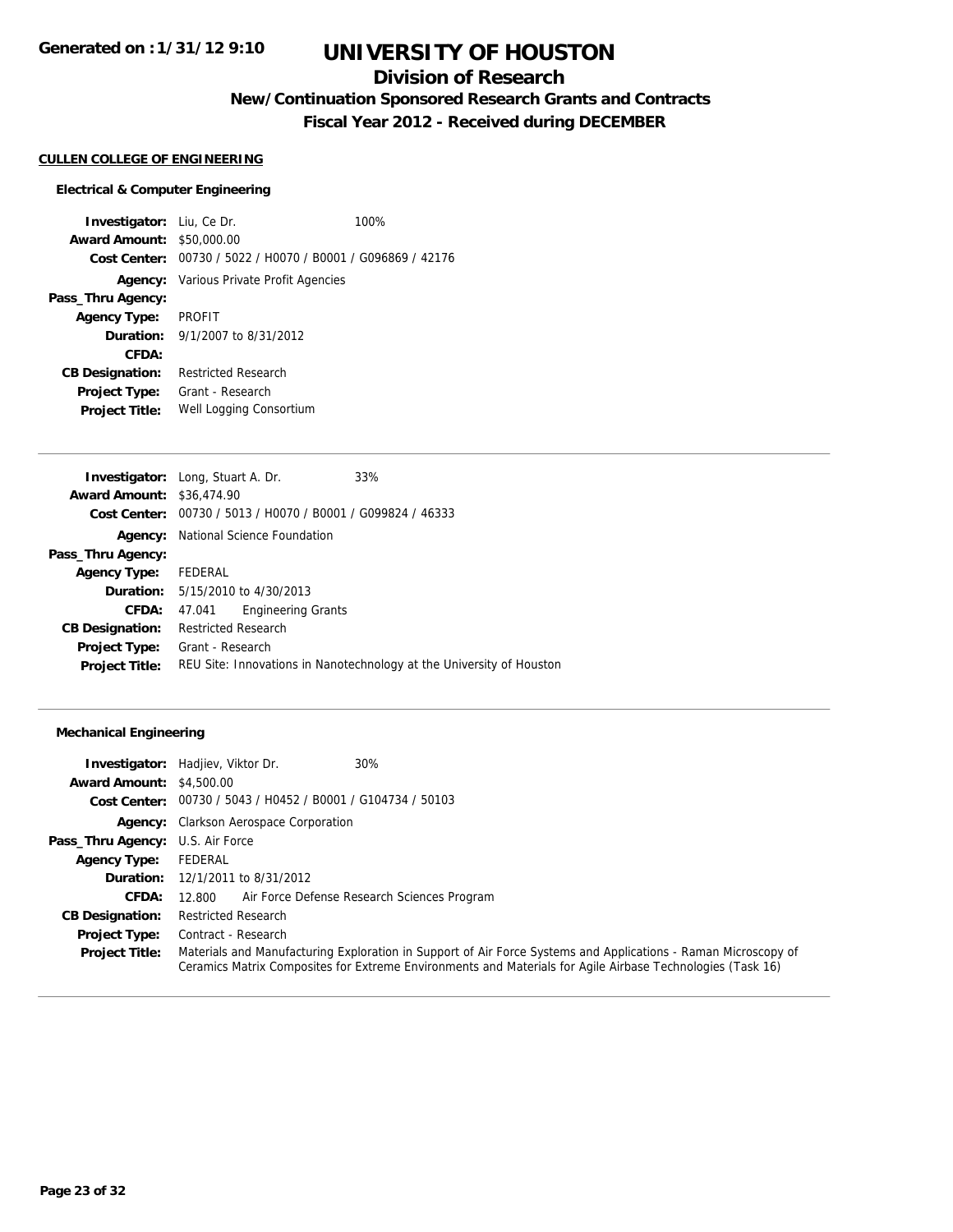## **Division of Research**

**New/Continuation Sponsored Research Grants and Contracts**

**Fiscal Year 2012 - Received during DECEMBER**

#### **CULLEN COLLEGE OF ENGINEERING**

## **Mechanical Engineering**

|                                 | <b>Investigator:</b> Sharma, Pradeep Dr.<br>100%                   |  |  |
|---------------------------------|--------------------------------------------------------------------|--|--|
| <b>Award Amount: \$5,975.00</b> |                                                                    |  |  |
|                                 | Cost Center: 00730 / 5013 / H0073 / B0001 / G104469 / 50063        |  |  |
| Agency:                         | National Science Foundation                                        |  |  |
| Pass_Thru Agency:               |                                                                    |  |  |
| <b>Agency Type:</b>             | FEDERAL                                                            |  |  |
|                                 | <b>Duration:</b> 9/1/2011 to 8/31/2012                             |  |  |
| <b>CFDA:</b>                    | <b>Engineering Grants</b><br>47.041                                |  |  |
| <b>CB Designation:</b>          | <b>Restricted Research</b>                                         |  |  |
| Project Type:                   | Grant - Research                                                   |  |  |
| <b>Project Title:</b>           | EAGER/Collaborative Research: Coaxing Graphene to be Piezoelectric |  |  |

|                                 | <b>Investigator:</b> Sharma, Pradeep Dr.<br>100%            |                                                                                             |
|---------------------------------|-------------------------------------------------------------|---------------------------------------------------------------------------------------------|
| <b>Award Amount: \$5,975.00</b> |                                                             |                                                                                             |
|                                 | Cost Center: 00730 / 5013 / H0073 / B0001 / G104453 / 50077 |                                                                                             |
|                                 | <b>Agency:</b> National Science Foundation                  |                                                                                             |
| Pass_Thru Agency:               |                                                             |                                                                                             |
| <b>Agency Type:</b>             | FEDERAL                                                     |                                                                                             |
|                                 | <b>Duration:</b> 12/12/2011 to 7/31/2012                    |                                                                                             |
| <b>CFDA:</b>                    | <b>Engineering Grants</b><br>47.041                         |                                                                                             |
| <b>CB Designation:</b>          | Restricted Research                                         |                                                                                             |
| <b>Project Type:</b>            | Grant - Research                                            |                                                                                             |
| <b>Project Title:</b>           |                                                             | NIRT: Active Electromechanical Nanostructures without the Use of Piezoelectric Constituents |
|                                 |                                                             |                                                                                             |

## **DIVISION OF RESEARCH**

## **Center for Advanced Materials**

| <b>Investigator:</b> Bao, Jiming Dr. |                                                                                            |                                                             | 25%                                                         |  |
|--------------------------------------|--------------------------------------------------------------------------------------------|-------------------------------------------------------------|-------------------------------------------------------------|--|
| <b>Award Amount: \$18,000.00</b>     |                                                                                            |                                                             |                                                             |  |
|                                      |                                                                                            | Cost Center: 00730 / 5043 / H0070 / B0001 / G104730 / 50093 |                                                             |  |
|                                      | <b>Agency:</b> Idaho National Laboratory                                                   |                                                             |                                                             |  |
|                                      | <b>Pass_Thru Agency:</b> U.S. Department of Energy - National Energy Technology Laboratory |                                                             |                                                             |  |
| <b>Agency Type:</b>                  | FEDERAL                                                                                    |                                                             |                                                             |  |
|                                      |                                                                                            | <b>Duration:</b> 10/1/2011 to 9/30/2012                     |                                                             |  |
| CFDA:                                | 81.087                                                                                     |                                                             | Renewable Energy Research and Development                   |  |
| <b>CB Designation:</b>               | <b>Restricted Research</b>                                                                 |                                                             |                                                             |  |
| <b>Project Type:</b>                 | Contract - Research                                                                        |                                                             |                                                             |  |
| <b>Project Title:</b>                |                                                                                            |                                                             | In-pile fiber optic temperature monitor and control for ATR |  |
|                                      |                                                                                            |                                                             |                                                             |  |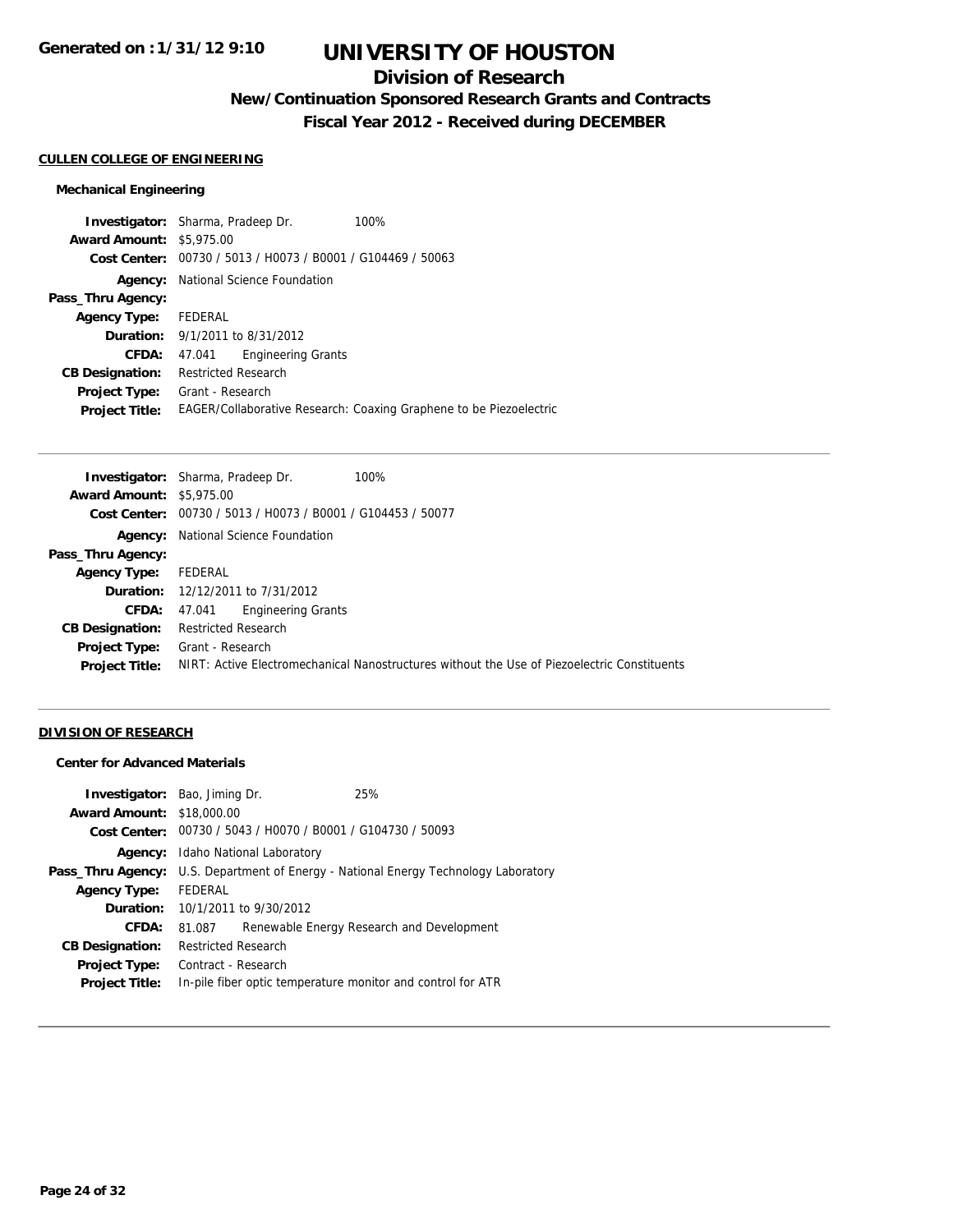## **Division of Research**

**New/Continuation Sponsored Research Grants and Contracts**

**Fiscal Year 2012 - Received during DECEMBER**

### **DIVISION OF RESEARCH**

### **Center for Advanced Materials**

**Investigator:** Ignatiev, Alex Dr. 100% **Award Amount:** \$26,000.00 **Cost Center:** 00730 / 5022 / H0453 / B0001 / G094095 / 39800 **Agency:** Various Private Profit Agencies **Pass\_Thru Agency: Agency Type:** PROFIT **Duration:** 9/4/2006 to 12/31/2012 **CFDA: CB Designation:** Restricted Research **Project Type:** Grant - Research **Project Title:** CAM Consortium Memberships

#### **Division of Research**

|                                  | <b>Investigator:</b> AndersnFletcher, Elizabeth Dr. 100%    |  |  |
|----------------------------------|-------------------------------------------------------------|--|--|
| <b>Award Amount: \$73,300.00</b> |                                                             |  |  |
|                                  | Cost Center: 00730 / 5013 / H0233 / H0001 / G101855 / 49283 |  |  |
| Agency:                          | National Science Foundation                                 |  |  |
| Pass_Thru Agency:                |                                                             |  |  |
| Agency Type: FEDERAL             |                                                             |  |  |
|                                  | <b>Duration:</b> 7/15/2011 to 6/30/2016                     |  |  |
| CFDA:                            | <b>Education and Human Resources</b><br>47.076              |  |  |
| <b>CB Designation:</b>           | Non Research                                                |  |  |
| <b>Project Type:</b>             | Grant - Scholarship/Fellowship                              |  |  |
| <b>Project Title:</b>            | Graduate Research Fellowship Program-Master                 |  |  |

#### **Office of Contracts and Grants**

|                                  | <b>Investigator:</b> Rymer, Beverly Ms.                     | 100%                                                                      |
|----------------------------------|-------------------------------------------------------------|---------------------------------------------------------------------------|
| <b>Award Amount: \$11,942.60</b> |                                                             |                                                                           |
|                                  | Cost Center: 00730 / 5021 / H0282 / B0001 / G098679 / 44478 |                                                                           |
|                                  | <b>Agency:</b> The Welch Foundation                         |                                                                           |
| Pass_Thru Agency:                |                                                             |                                                                           |
| Agency Type: FOUNDATION          |                                                             |                                                                           |
|                                  | <b>Duration:</b> $6/1/2009$ to $5/31/2015$                  |                                                                           |
| CFDA:                            |                                                             |                                                                           |
| <b>CB Designation:</b>           | <b>Restricted Research</b>                                  |                                                                           |
| <b>Project Type:</b>             | Grant - Research                                            |                                                                           |
| <b>Project Title:</b>            |                                                             | Welch Professional Endowment in Chemistry (Interest Bearing Control Acct) |
|                                  |                                                             |                                                                           |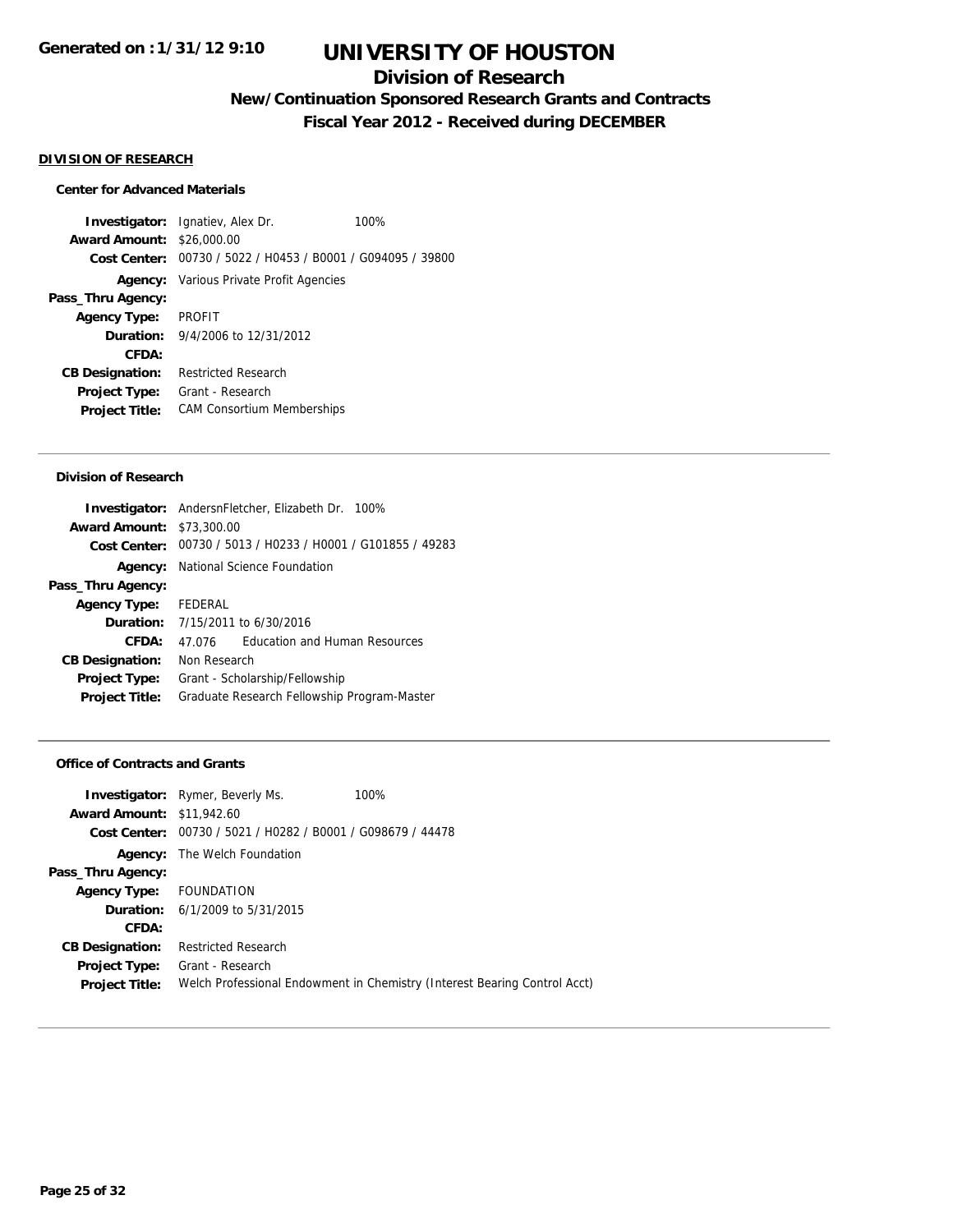## **Division of Research**

## **New/Continuation Sponsored Research Grants and Contracts**

**Fiscal Year 2012 - Received during DECEMBER**

#### **DIVISION OF RESEARCH**

### **TcSUH**

|                                  | 40%<br><b>Investigator:</b> Baldelli, Steve Dr.                                                      |
|----------------------------------|------------------------------------------------------------------------------------------------------|
| <b>Award Amount: \$52,000.00</b> |                                                                                                      |
|                                  | Cost Center: 00730 / 5013 / H0107 / B0001 / G097831 / 45588                                          |
|                                  | <b>Agency:</b> National Science Foundation                                                           |
| Pass_Thru Agency:                |                                                                                                      |
| <b>Agency Type:</b>              | FEDERAL                                                                                              |
|                                  | <b>Duration:</b> 12/15/2009 to 11/30/2012                                                            |
| <b>CFDA:</b>                     | 47.049 Mathematical and Physical Sciences                                                            |
| <b>CB Designation:</b>           | <b>Restricted Research</b>                                                                           |
| <b>Project Type:</b>             | Grant - Research                                                                                     |
| <b>Project Title:</b>            | Materials World Network: Localized Surface Chemistry and Atmospheric Corrosion of Copper-Zinc Alloys |

|                                  | <b>Investigator:</b> Meen, James Dr.<br>70%                                                                       |
|----------------------------------|-------------------------------------------------------------------------------------------------------------------|
| <b>Award Amount: \$38,500.00</b> |                                                                                                                   |
| <b>Cost Center:</b>              | 00730 / 5043 / H0452 / B0001 / G104742 / 50109                                                                    |
|                                  | Agency: Clarkson Aerospace Corporation                                                                            |
| Pass_Thru Agency:                | U.S. Air Force                                                                                                    |
| <b>Agency Type:</b>              | FEDERAL                                                                                                           |
| Duration:                        | 12/1/2011 to 8/31/2012                                                                                            |
| CFDA:                            | Air Force Defense Research Sciences Program<br>12.800                                                             |
| <b>CB Designation:</b>           | <b>Restricted Research</b>                                                                                        |
| Project Type:                    | Contract - Research                                                                                               |
| <b>Project Title:</b>            | Materials and Manufacturing Research: Materials and Manufacturing Exploration in Support of Air Force Systems and |
|                                  | Applications (Task 16)                                                                                            |
|                                  |                                                                                                                   |
|                                  | 70%<br><b>Investigator:</b> Hadjiev, Viktor Dr.                                                                   |
| <b>Award Amount: \$10,500.00</b> |                                                                                                                   |
| <b>Cost Center:</b>              | 00730 / 5043 / H0452 / B0001 / G104734 / 50103                                                                    |
| Agency:                          | <b>Clarkson Aerospace Corporation</b>                                                                             |
| Pass_Thru Agency:                | U.S. Air Force                                                                                                    |
| <b>Agency Type:</b>              | FEDERAL                                                                                                           |
| Duration:                        | 12/1/2011 to 8/31/2012                                                                                            |
| CFDA:                            | 12.800<br>Air Force Defense Research Sciences Program                                                             |

**Project Type: Project Title:** Materials and Manufacturing Exploration in Support of Air Force Systems and Applications - Raman Microscopy of Ceramics Matrix Composites for Extreme Environments and Materials for Agile Airbase Technologies (Task 16) Contract - Research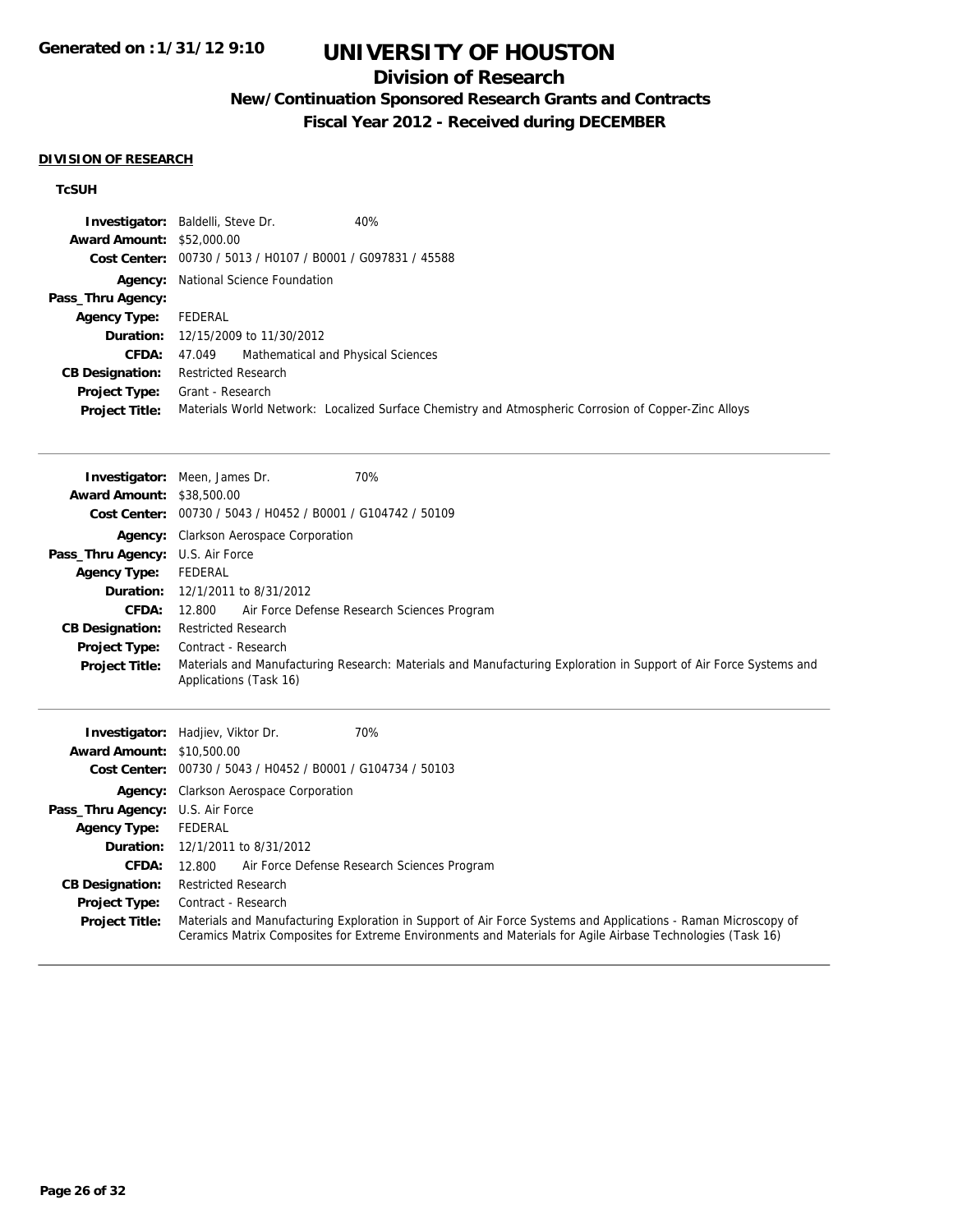## **Division of Research**

## **New/Continuation Sponsored Research Grants and Contracts**

**Fiscal Year 2012 - Received during DECEMBER**

## **DIVISION OF RESEARCH**

## **Texas Learning/Computation Center**

| <b>Investigator:</b> Pavlidis, Ioannis Dr.<br>12%                                   |  |  |
|-------------------------------------------------------------------------------------|--|--|
| <b>Award Amount: \$13,274.28</b>                                                    |  |  |
| Cost Center: 00730 / 5043 / H0246 / B0001 / G101459 / 47601                         |  |  |
| <b>Agency:</b> Opto-Knowledge Systems, Inc.                                         |  |  |
| <b>Pass_Thru Agency:</b> U.S. Army Research Office                                  |  |  |
| FEDERAL                                                                             |  |  |
| <b>Duration:</b> $9/28/2010$ to $9/30/2012$                                         |  |  |
| 12.114 Collaborative Research and Development                                       |  |  |
| <b>Restricted Research</b>                                                          |  |  |
| <b>Project Type:</b> Contract - Research                                            |  |  |
| Spectral Imaging Sensor for Improved Biometric and Human Intent Analysis - Phase II |  |  |
|                                                                                     |  |  |

| <b>Investigator:</b> Shastri, Dvijesh |                                                                                     |  | 8%                                            |
|---------------------------------------|-------------------------------------------------------------------------------------|--|-----------------------------------------------|
| <b>Award Amount: \$8,849.52</b>       |                                                                                     |  |                                               |
|                                       | Cost Center: 00730 / 5043 / H0246 / B0001 / G101459 / 47601                         |  |                                               |
|                                       | <b>Agency:</b> Opto-Knowledge Systems, Inc.                                         |  |                                               |
|                                       | <b>Pass_Thru Agency:</b> U.S. Army Research Office                                  |  |                                               |
| <b>Agency Type:</b>                   | FEDERAL                                                                             |  |                                               |
|                                       | <b>Duration:</b> 9/28/2010 to 9/30/2012                                             |  |                                               |
| CFDA:                                 |                                                                                     |  | 12.114 Collaborative Research and Development |
| <b>CB Designation:</b>                | <b>Restricted Research</b>                                                          |  |                                               |
|                                       | <b>Project Type:</b> Contract - Research                                            |  |                                               |
| <b>Project Title:</b>                 | Spectral Imaging Sensor for Improved Biometric and Human Intent Analysis - Phase II |  |                                               |

| <b>Award Amount: \$18,300.00</b> | 5%<br><b>Investigator:</b> Durand, Angie Dr.                                                                                                              |
|----------------------------------|-----------------------------------------------------------------------------------------------------------------------------------------------------------|
| Cost Center:                     | 00730 / 5043 / H0288 / B0001 / G103848 / 49990                                                                                                            |
|                                  | <b>Agency:</b> Miko Group Inc                                                                                                                             |
|                                  | <b>Pass_Thru Agency:</b> U.S. Department of Education                                                                                                     |
| <b>Agency Type:</b>              | FEDERAL                                                                                                                                                   |
|                                  | <b>Duration:</b> 9/24/2011 to 9/23/2012                                                                                                                   |
| <b>CFDA:</b>                     | <b>Striving Readers</b><br>84.371                                                                                                                         |
| <b>CB Designation:</b>           | <b>Restricted Research</b>                                                                                                                                |
| <b>Project Type:</b>             | Contract - Research                                                                                                                                       |
| <b>Project Title:</b>            | Technical Assistance and Logistical Support for Striving Readers Comprehensive Literacy Grants Funded under the<br><b>Consolidated Appropriations Act</b> |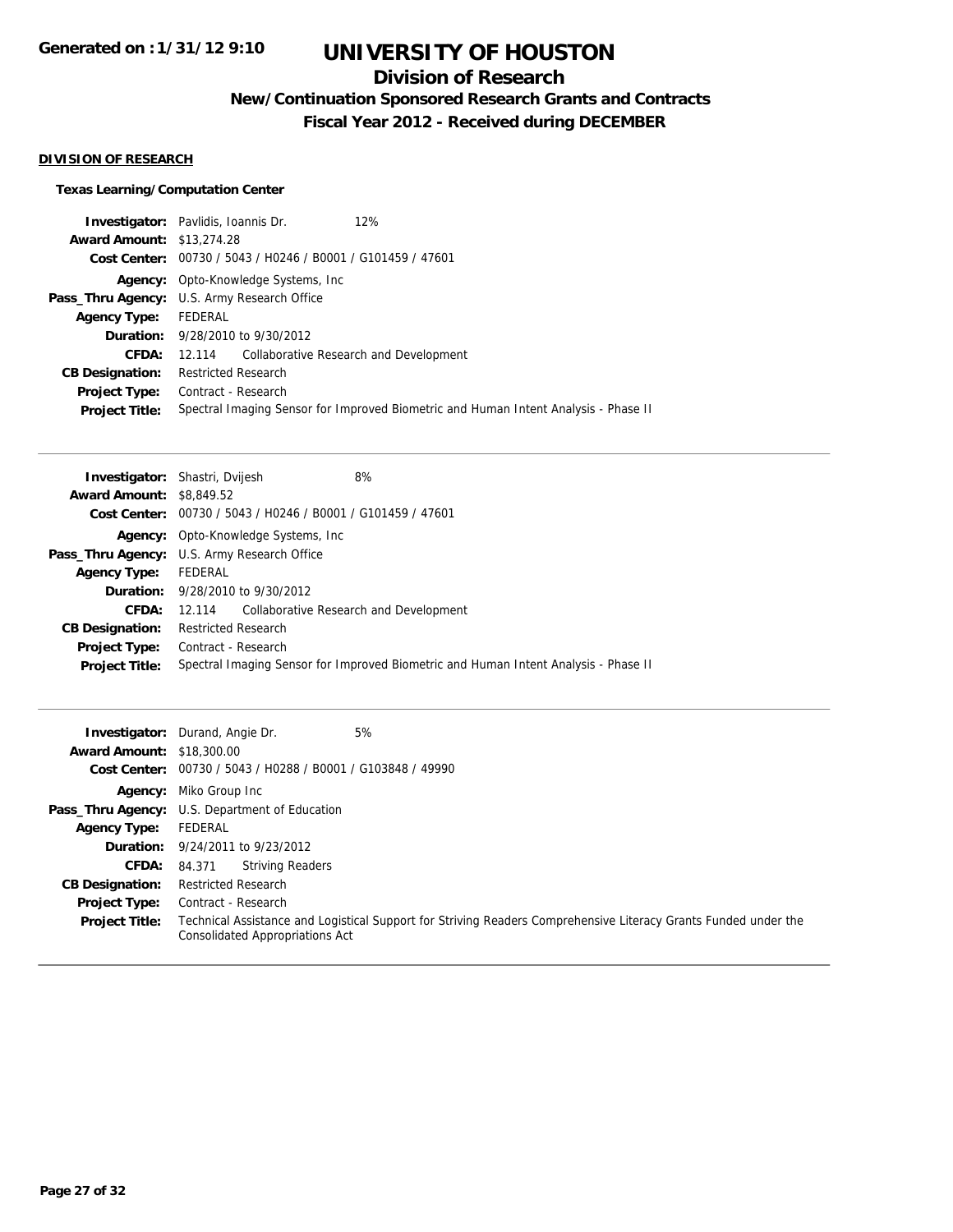## **Division of Research**

**New/Continuation Sponsored Research Grants and Contracts**

**Fiscal Year 2012 - Received during DECEMBER**

#### **DIVISION OF RESEARCH**

## **Texas Learning/Computation Center**

|                                  | 5%<br><b>Investigator:</b> Carlson, Coleen Dr.                                                                                                            |
|----------------------------------|-----------------------------------------------------------------------------------------------------------------------------------------------------------|
| <b>Award Amount: \$18,300.00</b> |                                                                                                                                                           |
|                                  | Cost Center: 00730 / 5043 / H0288 / B0001 / G103848 / 49990                                                                                               |
|                                  | <b>Agency:</b> Miko Group Inc                                                                                                                             |
|                                  | <b>Pass_Thru Agency:</b> U.S. Department of Education                                                                                                     |
| <b>Agency Type:</b>              | FEDERAL                                                                                                                                                   |
|                                  | <b>Duration:</b> 9/24/2011 to 9/23/2012                                                                                                                   |
| <b>CFDA:</b>                     | <b>Striving Readers</b><br>84.371                                                                                                                         |
| <b>CB Designation:</b>           | <b>Restricted Research</b>                                                                                                                                |
| <b>Project Type:</b>             | Contract - Research                                                                                                                                       |
| <b>Project Title:</b>            | Technical Assistance and Logistical Support for Striving Readers Comprehensive Literacy Grants Funded under the<br><b>Consolidated Appropriations Act</b> |

|                                   | <b>Investigator:</b> Pinsky, Lawrence S. Dr.<br>50%                     |
|-----------------------------------|-------------------------------------------------------------------------|
| <b>Award Amount: \$251,000.00</b> |                                                                         |
|                                   | Cost Center: 00730 / 5013 / H0112 / B0001 / G095028 / 41623             |
|                                   | <b>Agency:</b> U.S. Department of Energy                                |
| Pass_Thru Agency:                 |                                                                         |
| <b>Agency Type:</b>               | FEDERAL                                                                 |
|                                   | <b>Duration:</b> 8/15/2007 to 11/14/2012                                |
| CFDA:                             | Office of Energy Research Financial Assistance Program<br>81.049        |
| <b>CB Designation:</b>            | <b>Restricted Research</b>                                              |
| Project Type:                     | Grant - Research                                                        |
| <b>Project Title:</b>             | Selected Problems in Relativistic Heavy Ion Physcis in ALICE at the LHC |
|                                   |                                                                         |

### **TIMES**

|                                 | <b>Investigator:</b> Shastri, Dvijesh                       | 9%                                                                                  |
|---------------------------------|-------------------------------------------------------------|-------------------------------------------------------------------------------------|
| <b>Award Amount: \$9,955.71</b> |                                                             |                                                                                     |
|                                 | Cost Center: 00730 / 5043 / H0246 / B0001 / G101459 / 47601 |                                                                                     |
|                                 | <b>Agency:</b> Opto-Knowledge Systems, Inc.                 |                                                                                     |
|                                 | <b>Pass_Thru Agency:</b> U.S. Army Research Office          |                                                                                     |
| <b>Agency Type:</b>             | FEDERAL                                                     |                                                                                     |
|                                 | <b>Duration:</b> 9/28/2010 to 9/30/2012                     |                                                                                     |
| CFDA:                           | 12.114 Collaborative Research and Development               |                                                                                     |
| <b>CB Designation:</b>          | <b>Restricted Research</b>                                  |                                                                                     |
| <b>Project Type:</b>            | Contract - Research                                         |                                                                                     |
| <b>Project Title:</b>           |                                                             | Spectral Imaging Sensor for Improved Biometric and Human Intent Analysis - Phase II |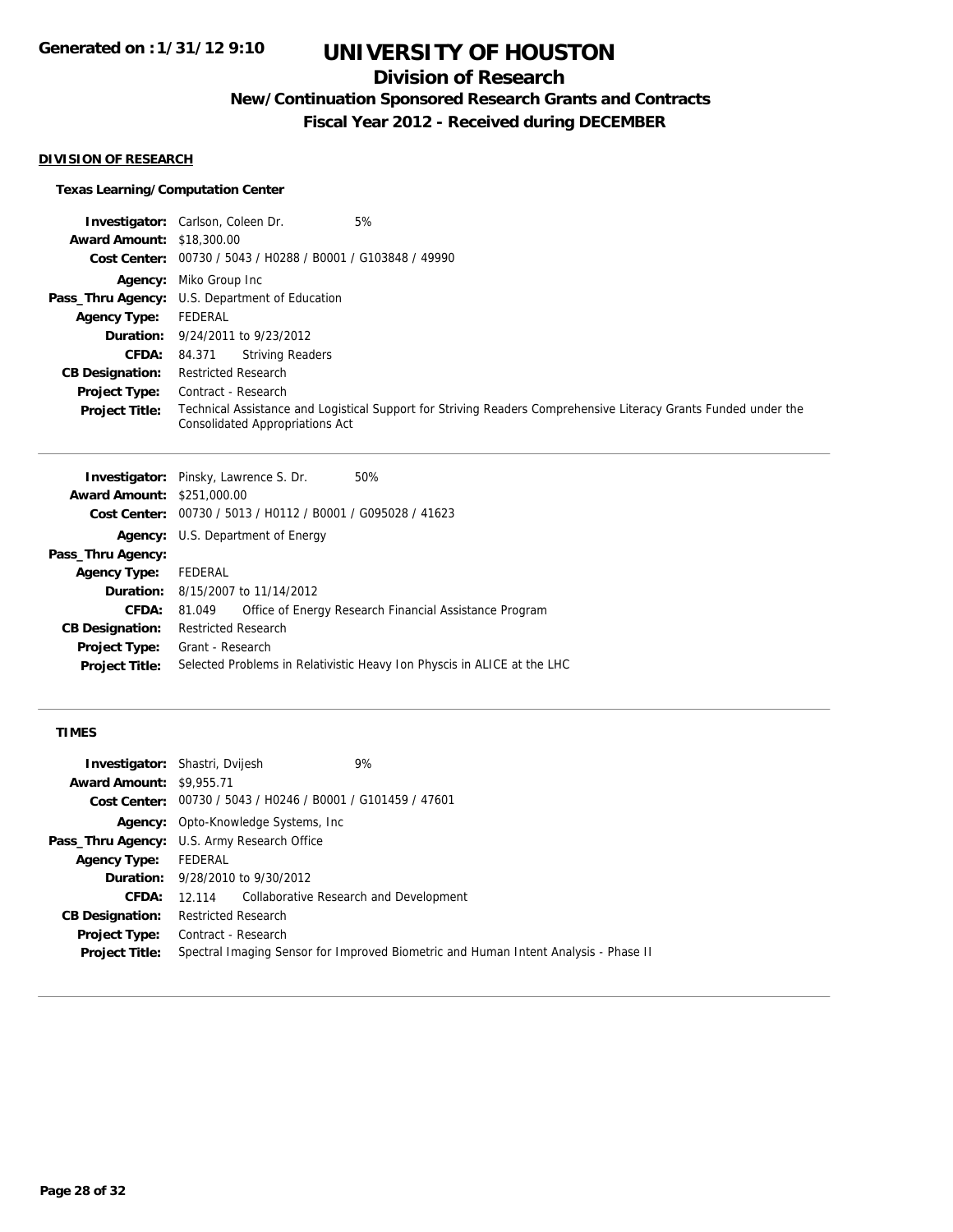## **Division of Research**

## **New/Continuation Sponsored Research Grants and Contracts**

**Fiscal Year 2012 - Received during DECEMBER**

#### **DIVISION OF RESEARCH**

## **TIMES**

|                                   | 35%<br><b>Investigator:</b> Durand, Angie Dr.                                                                                                             |
|-----------------------------------|-----------------------------------------------------------------------------------------------------------------------------------------------------------|
| <b>Award Amount: \$128,100.00</b> |                                                                                                                                                           |
|                                   | Cost Center: 00730 / 5043 / H0288 / B0001 / G103848 / 49990                                                                                               |
|                                   | <b>Agency:</b> Miko Group Inc                                                                                                                             |
|                                   | <b>Pass_Thru Agency:</b> U.S. Department of Education                                                                                                     |
| <b>Agency Type:</b>               | FEDERAL                                                                                                                                                   |
|                                   | <b>Duration:</b> 9/24/2011 to 9/23/2012                                                                                                                   |
| <b>CFDA:</b>                      | <b>Striving Readers</b><br>84.371                                                                                                                         |
| <b>CB Designation:</b>            | <b>Restricted Research</b>                                                                                                                                |
| <b>Project Type:</b>              | Contract - Research                                                                                                                                       |
| <b>Project Title:</b>             | Technical Assistance and Logistical Support for Striving Readers Comprehensive Literacy Grants Funded under the<br><b>Consolidated Appropriations Act</b> |
|                                   |                                                                                                                                                           |

|                                   | 35%<br><b>Investigator:</b> Carlson, Coleen Dr.                                                                                                           |
|-----------------------------------|-----------------------------------------------------------------------------------------------------------------------------------------------------------|
| <b>Award Amount: \$128,100.00</b> |                                                                                                                                                           |
|                                   | Cost Center: 00730 / 5043 / H0288 / B0001 / G103848 / 49990                                                                                               |
|                                   | <b>Agency:</b> Miko Group Inc                                                                                                                             |
|                                   | Pass_Thru Agency: U.S. Department of Education                                                                                                            |
| <b>Agency Type:</b>               | FEDERAL                                                                                                                                                   |
|                                   | <b>Duration:</b> 9/24/2011 to 9/23/2012                                                                                                                   |
| <b>CFDA:</b>                      | <b>Striving Readers</b><br>84.371                                                                                                                         |
| <b>CB Designation:</b>            | Restricted Research                                                                                                                                       |
| <b>Project Type:</b>              | Contract - Research                                                                                                                                       |
| <b>Project Title:</b>             | Technical Assistance and Logistical Support for Striving Readers Comprehensive Literacy Grants Funded under the<br><b>Consolidated Appropriations Act</b> |

| 11%<br><b>Investigator:</b> Pavlidis, Ioannis Dr.                                   |
|-------------------------------------------------------------------------------------|
| <b>Award Amount: \$12,168.09</b>                                                    |
| Cost Center: 00730 / 5043 / H0246 / B0001 / G101459 / 47601                         |
| <b>Agency:</b> Opto-Knowledge Systems, Inc.                                         |
| Pass_Thru Agency: U.S. Army Research Office                                         |
| FEDERAL                                                                             |
| <b>Duration:</b> 9/28/2010 to 9/30/2012                                             |
| <b>CFDA:</b> 12.114 Collaborative Research and Development                          |
| <b>Restricted Research</b>                                                          |
| <b>Project Type:</b> Contract - Research                                            |
| Spectral Imaging Sensor for Improved Biometric and Human Intent Analysis - Phase II |
|                                                                                     |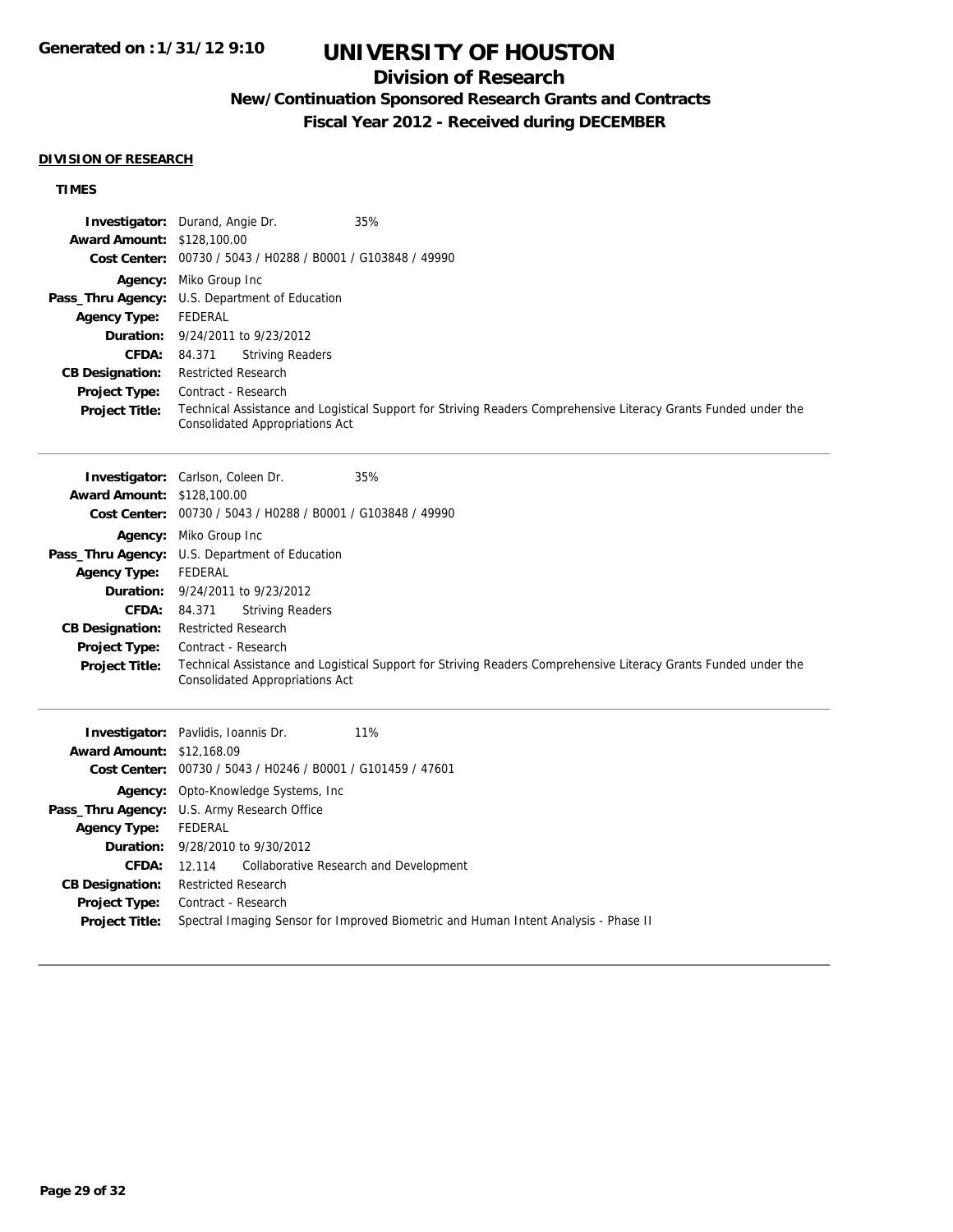## **Division of Research**

**New/Continuation Sponsored Research Grants and Contracts**

**Fiscal Year 2012 - Received during DECEMBER**

#### **HILTON COLLEGE OF HOTEL AND RESTAURANT MANAGEMENT**

## **Hotel and Restaurant Management**

|                               | <b>Investigator:</b> Bowen, John Dr.                       | 50% |
|-------------------------------|------------------------------------------------------------|-----|
| <b>Award Amount: \$750.00</b> |                                                            |     |
| Cost Center:                  | 00730 / 5022 / H0081 / B0001 / G103711 / 49342             |     |
|                               | <b>Agency:</b> Marina Bay Sands                            |     |
| Pass_Thru Agency:             |                                                            |     |
| <b>Agency Type:</b>           | PROFIT                                                     |     |
|                               | <b>Duration:</b> 4/14/2011 to 12/31/2011                   |     |
| CFDA:                         |                                                            |     |
| <b>CB Designation:</b>        | <b>Restricted Research</b>                                 |     |
| <b>Project Type:</b>          | Contract - Research                                        |     |
| <b>Project Title:</b>         | Consumer behavior of casino resort customers in Singapore. |     |

|                        | <b>Investigator:</b> Shoemaker, Stowe Dr.                  | 50% |
|------------------------|------------------------------------------------------------|-----|
| <b>Award Amount:</b>   | \$750.00                                                   |     |
| Cost Center:           | 00730 / 5022 / H0081 / B0001 / G103711 / 49342             |     |
| Agency:                | Marina Bay Sands                                           |     |
| Pass_Thru Agency:      |                                                            |     |
| <b>Agency Type:</b>    | <b>PROFIT</b>                                              |     |
|                        | <b>Duration:</b> 4/14/2011 to 12/31/2011                   |     |
| CFDA:                  |                                                            |     |
| <b>CB Designation:</b> | Restricted Research                                        |     |
| <b>Project Type:</b>   | Contract - Research                                        |     |
| <b>Project Title:</b>  | Consumer behavior of casino resort customers in Singapore. |     |
|                        |                                                            |     |

|                                   | 100%<br><b>Investigator:</b> Shoemaker, Stowe Dr.                                   |
|-----------------------------------|-------------------------------------------------------------------------------------|
| <b>Award Amount: \$103,763.44</b> |                                                                                     |
|                                   | Cost Center: 00730 / 5016 / H0081 / B0001 / G104268 / 50084                         |
|                                   | Agency: University of Texas - Cancer Center (M.D. Anderson Hosp. & Tumor Inst.)     |
| Pass_Thru Agency:                 |                                                                                     |
| <b>Agency Type:</b>               | STATE                                                                               |
|                                   | <b>Duration:</b> 9/1/2011 to 5/31/2012                                              |
| CFDA:                             |                                                                                     |
| <b>CB Designation:</b>            | <b>Restricted Research</b>                                                          |
| Project Type:                     | Contract - Research                                                                 |
| <b>Project Title:</b>             | Creation and Deployment of a Patient Designated Questionnaire in Diagnostic Imaging |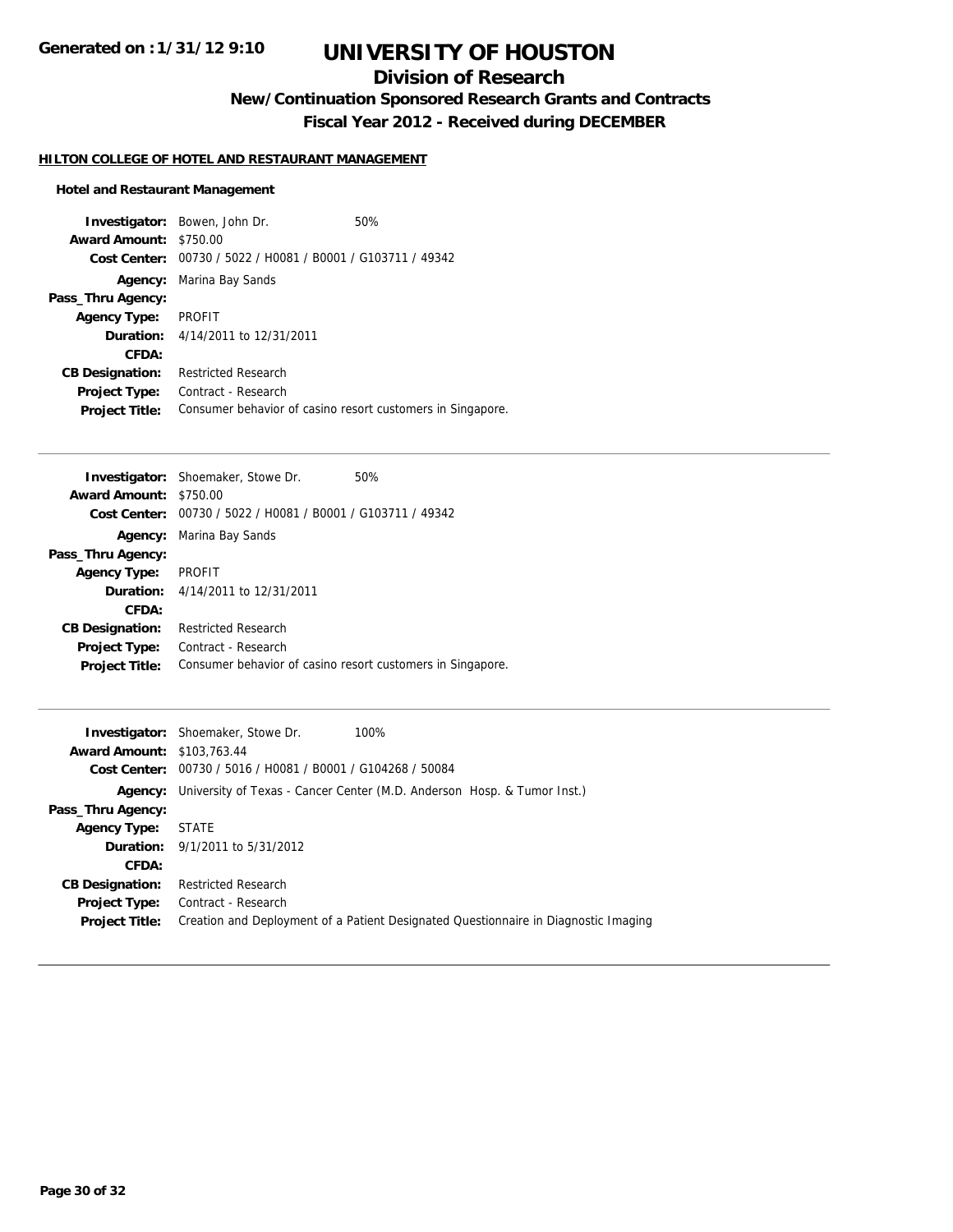## **Division of Research**

**New/Continuation Sponsored Research Grants and Contracts**

**Fiscal Year 2012 - Received during DECEMBER**

#### **SENIOR V.P. FOR ACADEMIC AFFAIRS AND PROVOST**

### **Ed Tech and Univ Outreach**

**Investigator:** Schott, Marshall Dr. 100% **Award Amount:** \$75,000.00 **Cost Center:** 00730 / 5016 / H0506 / C0001 / G104405 / 49949 **Agency:** University of Texas at Austin **Pass\_Thru Agency:** Shell Oil Company **Agency Type:** PROFIT **Duration:** 9/1/2011 to 8/31/2013 **CFDA: CB Designation:** Non Research **Project Type:** Contract - Research **Project Title:** Master Mathematics Teachers Certificate program

### **KUHF - Radio**

|                                 | <b>Investigator:</b> Proffitt, John M. Mr.                  | 100% |
|---------------------------------|-------------------------------------------------------------|------|
| <b>Award Amount: \$5,000.00</b> |                                                             |      |
|                                 | Cost Center: 00730 / 5021 / H0018 / C0001 / G103466 / 50023 |      |
|                                 | <b>Agency:</b> The Houston Arts Alliance                    |      |
| Pass_Thru Agency:               |                                                             |      |
| Agency Type: NON PROFIT         |                                                             |      |
|                                 | <b>Duration:</b> 7/1/2011 to 6/30/2012                      |      |
| CFDA:                           |                                                             |      |
| <b>CB Designation:</b>          | Non Research                                                |      |
| <b>Project Type:</b>            | Grant - Public Service                                      |      |
| <b>Project Title:</b>           | Artist Project Grant                                        |      |
|                                 |                                                             |      |

#### **UH SYSTEM**

#### **KUHT-TV**

|                                     | <b>Investigator:</b> Smith, Georgeann Ms.                   | 100% |
|-------------------------------------|-------------------------------------------------------------|------|
| <b>Award Amount: \$1,617,389.00</b> |                                                             |      |
|                                     | Cost Center: 00730 / 5021 / H0436 / C0001 / G104684 / 50050 |      |
|                                     | <b>Agency:</b> Corporation for Public Broadcasting          |      |
| Pass_Thru Agency:                   |                                                             |      |
| <b>Agency Type:</b>                 | NON PROFIT                                                  |      |
|                                     | <b>Duration:</b> $10/1/2011$ to $9/30/2013$                 |      |
| CFDA:                               |                                                             |      |
| <b>CB Designation:</b>              | Non Research                                                |      |
| <b>Project Type:</b>                | Grant - Public Service                                      |      |
| <b>Project Title:</b>               | <b>Television Community Service Grant 2012</b>              |      |
|                                     |                                                             |      |